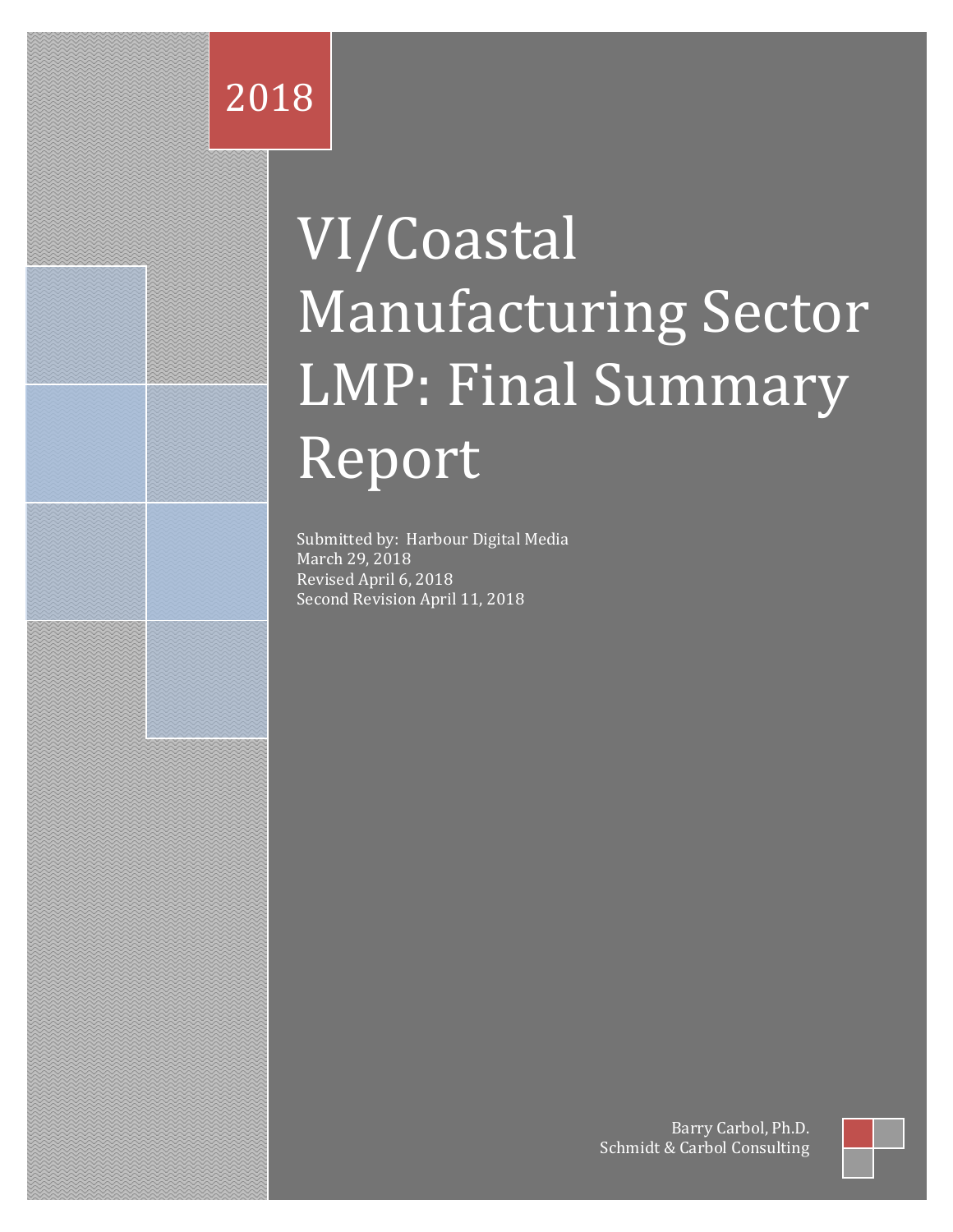# **Table of Contents**

| $\bf Background. 3$                                                                                                                                                                                                                                                                                                   |  |
|-----------------------------------------------------------------------------------------------------------------------------------------------------------------------------------------------------------------------------------------------------------------------------------------------------------------------|--|
|                                                                                                                                                                                                                                                                                                                       |  |
|                                                                                                                                                                                                                                                                                                                       |  |
|                                                                                                                                                                                                                                                                                                                       |  |
|                                                                                                                                                                                                                                                                                                                       |  |
|                                                                                                                                                                                                                                                                                                                       |  |
|                                                                                                                                                                                                                                                                                                                       |  |
|                                                                                                                                                                                                                                                                                                                       |  |
| $\label{thm:1} \mbox{Innovate 2017} \mbox{Conference} \mbox{} \mbox{} \mbox{} \mbox{} \mbox{} \mbox{} \mbox{} \mbox{} \mbox{} \mbox{} \mbox{} \mbox{} \mbox{} \mbox{} \mbox{} \mbox{} \mbox{} \mbox{} \mbox{} \mbox{} \mbox{} \mbox{} \mbox{} \mbox{} \mbox{} \mbox{} \mbox{} \mbox{} \mbox{} \mbox{} \mbox{} \mbox{$ |  |
|                                                                                                                                                                                                                                                                                                                       |  |
|                                                                                                                                                                                                                                                                                                                       |  |
|                                                                                                                                                                                                                                                                                                                       |  |
| Appendix 1: Vancouver Island Manufacturers Advisory Board (VIMAB) Membership 21                                                                                                                                                                                                                                       |  |
|                                                                                                                                                                                                                                                                                                                       |  |
|                                                                                                                                                                                                                                                                                                                       |  |
|                                                                                                                                                                                                                                                                                                                       |  |
|                                                                                                                                                                                                                                                                                                                       |  |
|                                                                                                                                                                                                                                                                                                                       |  |





Funding provided through the Canada-British Columbia<br>Labour Market Development Agreement.

The views and opinions expressed in this report are those of its author(s) and not the official policy or position of the Government of British Columbia.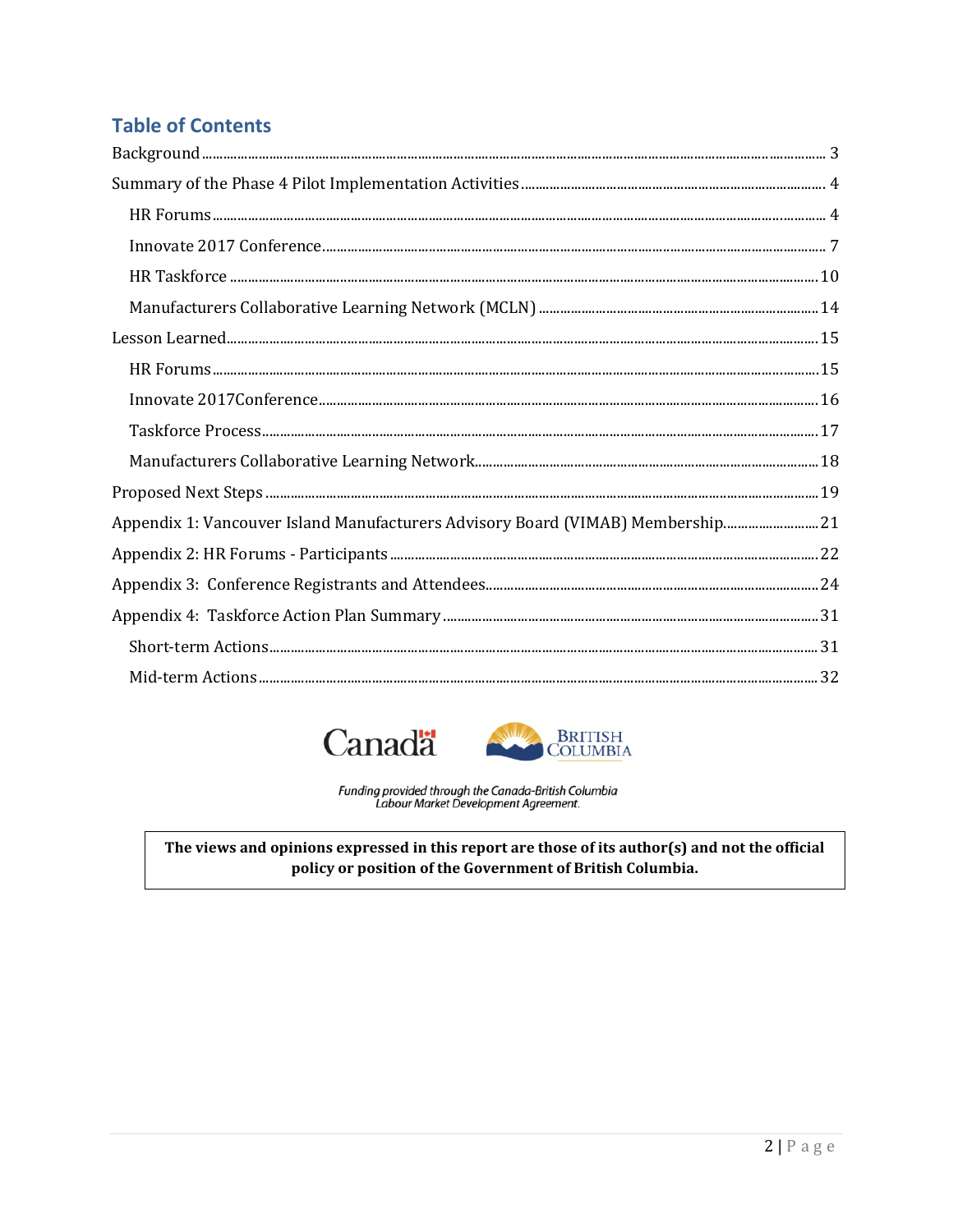# **VI/Coastal Region Manufacturing Sector Labour Market Partnership: Phase 4 – Taskforce Implementation Report**

#### <span id="page-2-0"></span>**Background**

Since the fall of 2015, Harbour Digital Media (HDM) has worked with manufacturers in the Vancouver Island/Coastal region to establish a Labour Market Partnership (LMP). This partnership project has been supported by the Ministry of Advanced Education, Skills and Training as a part of the Canada-BC Labour Market Development Agreement. During 2016, HDM and manufacturers in the region undertook labour market information (LMI) research to identify key workforce development issues for the sector. As result of this effort manufacturers, through the leadership of an industry-led advisory group (the Vancouver Island Manufacturers Advisory Board or VIMAB), developed a set of strategies to address the identified issues.

The strategy development phase resulted in strategies<sup>[1](#page-2-1)</sup> in three areas of common interest to manufacturers in the region. These areas are:

- Facilitating manufacturing industry collaboration;
- Improving the availability and quality of training; and
- Promoting the recruitment and retention of employees in the manufacturing industry in the region.

In 2017 and early 2018, the VI/Coastal Region manufacturers LMP partnership initiated a pilot implementation project (Phase 4). This project was focused on providing opportunities for manufacturers to collaborate and communicate with one another and with training organizations and other potential organizational partners. The implementation phase of the project also allowed manufacturers, through HDM's efforts, to establish venues where identified labour market issues were discussed. These discussions led to the creation of recommendations and action plans. The mechanisms for promoting dialogue among industry partners and training organizations included two forums, a daylong conference event, and the creation of an online network (the Manufacturers Collaborative Learning Network).

The strategic approach adopted by manufacturers through VIMAB also included the creation of a regional taskforce focused on identified skills gaps and training and the promotion of careers in manufacturing.

The success of the Phase 4 pilot implementation was dependent upon the involvement and leadership of VIMAB members with the support of HDM and its associates. VIMAB members were

<span id="page-2-1"></span> <sup>1</sup> See the Phase 3 *Vancouver Island/Coastal Region Manufacturing Labour Market Partnership: Strategy* report for details. [\(http://mfgcln.com/vimab-lmp-reports-summaries/\)](http://mfgcln.com/vimab-lmp-reports-summaries/)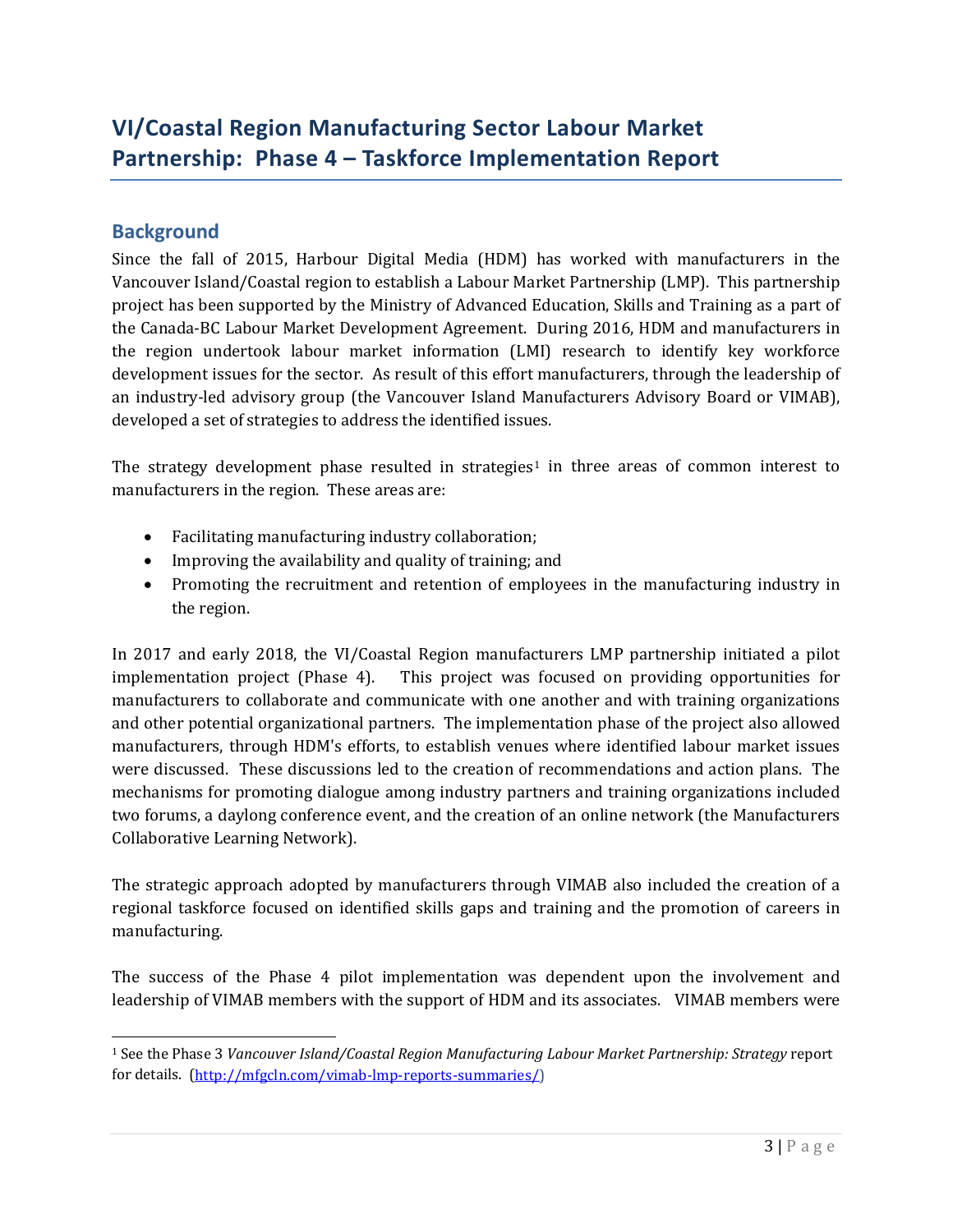involved in providing direction and feedback concerning the design and execution of all of the key components of the Phase 4 pilot projects. Going forward, active involvement and leadership by VIMAB members will be essential to the success of the partnership. A list of current active VIMAB members is provided in Appendix 1.

At the same time, it was essential to expand the reach of the VIMAB advisory group given the scope of the Phase 4 pilot initiatives. Representatives from post-secondary institutions, K-12 schools and districts, business and economic development organizations and government were invited to provide input, feedback and to participate in discussions that shaped the pilot initiatives, outcomes, and future action plans. Appendix 2 and 3 provide details concerning the organizations and individuals participating in the Forums and Innovate 2017 conference. Additional details concerning participation are found in each of the following reports:

- *HR Forums and Outcomes Report*
- *HR Conference and Outcomes Report*
- *Marketing and Promotion Plan and Materials Report*
- *Taskforce Implementation Report*

These reports are available online at: [http://mfgcln.com/vimab-lmp-reports-summaries/.](http://mfgcln.com/vimab-lmp-reports-summaries/)

This document provides a summary of the Phase 4 activities, a set of lessons learned arising from the pilot implementation, and a proposal for next steps. These next steps form the basis for manufacturers, educational institutions, and business organizations in the region to build an ongoing and sustainable partnership.

This report is organized into the following sections:

- Summary of the Phase 4 Pilot Implementation Activities
- Lessons Learned
- Proposed Next Steps
- Appendices

#### <span id="page-3-0"></span>**Summary of the Phase 4 Pilot Implementation Activities**

The Phase 4 Pilot Implementation consisted of four initiatives. These were:

- 1. Two HR forums
- 2. The Innovate 2017 Conference
- 3. A Taskforce on Skills Gaps, Training, and Career Promotion
- 4. The development of the Manufacturers Collaborative Learning Network (MCLN)

#### <span id="page-3-1"></span>**HR Forums**

Two regional forums were planned and delivered as a part of the pilot implementation of this strategy. The first forum took place on June 21, 2017 at Schneider Electric and the second at VMAC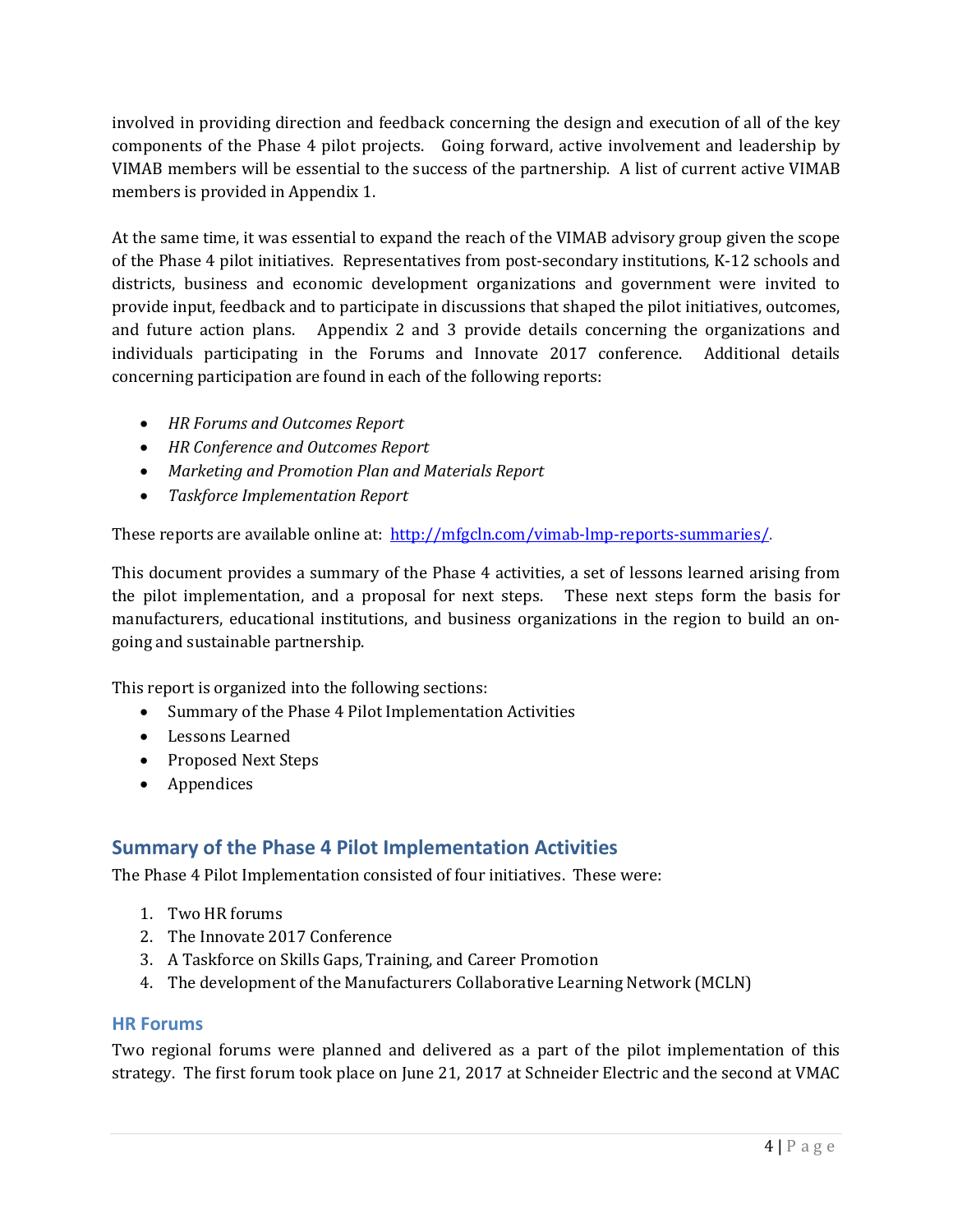in Nanaimo on July 12, 2017. Participants were also be given the opportunity to participate via either a teleconference link or online webinar format.

Forum invitations were sent to individuals, organizations<sup>[2](#page-4-0)</sup> and to a selection of manufacturers included in the manufacturing company database that was compiled during Phase 2 of this sector LMP[3](#page-4-1) . The following groups were included in the invitation lists compiled for this part of the project:

- Company human resources managers/leaders (depending upon company size this role may be played by a senior manager or other leader in the company);
- Post-secondary institutions (with a focus on individuals working in the trades/technical/business areas);
- K-12 career counsellors from school districts within the region; and
- Business organization and government representatives (including Chambers of Commerce, municipalities, local provincial government ministry representatives, economic development organizations, First Nations economic development organizations, the Industry Training Authority (ITA)).

A total of 216 individuals were invited to the two forums with a goal of having 20 – 25 attendees at each forum. The invitation list included the entire manufacturing company database (169 companies) and 47 organizations (post-secondaries, K-12, business and government). The June 21 forum at Schneider Electric involved 20 participants and the second forum on July 12 at VMAC had 16 participants. The names of forum participants and their organizational affiliations are found in Appendix 2.

The agendas for each forum focused on:

- Recruitment and retention issues and practices;
- Human resources issues related to the aging workforce;
- Company practices intended to attract workers to the region and sector; and
- The promotion of manufacturing as a career.

Sessions during the day included:

• Panel presentations (or in the case of the Nanaimo forum one presentation in the morning and a two presenters in the afternoon) with follow-up roundtable discussion opportunities for participants were provided. Participants were encouraged to raise questions, provide feedback and offer suggestions concerning issues related to the attraction (Panel #1), and

<span id="page-4-0"></span> <sup>2</sup> See Appendix 2 in the *HR Forums and Outcomes Report* which can be found at [http://mfgcln.com/vimab](http://mfgcln.com/vimab-lmp-reports-summaries/)[lmp-reports-summaries/.](http://mfgcln.com/vimab-lmp-reports-summaries/)

<span id="page-4-1"></span><sup>3</sup> See the Phase 2 *LMI Research* report for details concerning the manufacturing company database [\(http://mfgcln.com/vimab-lmp-reports-summaries/.](http://mfgcln.com/vimab-lmp-reports-summaries/)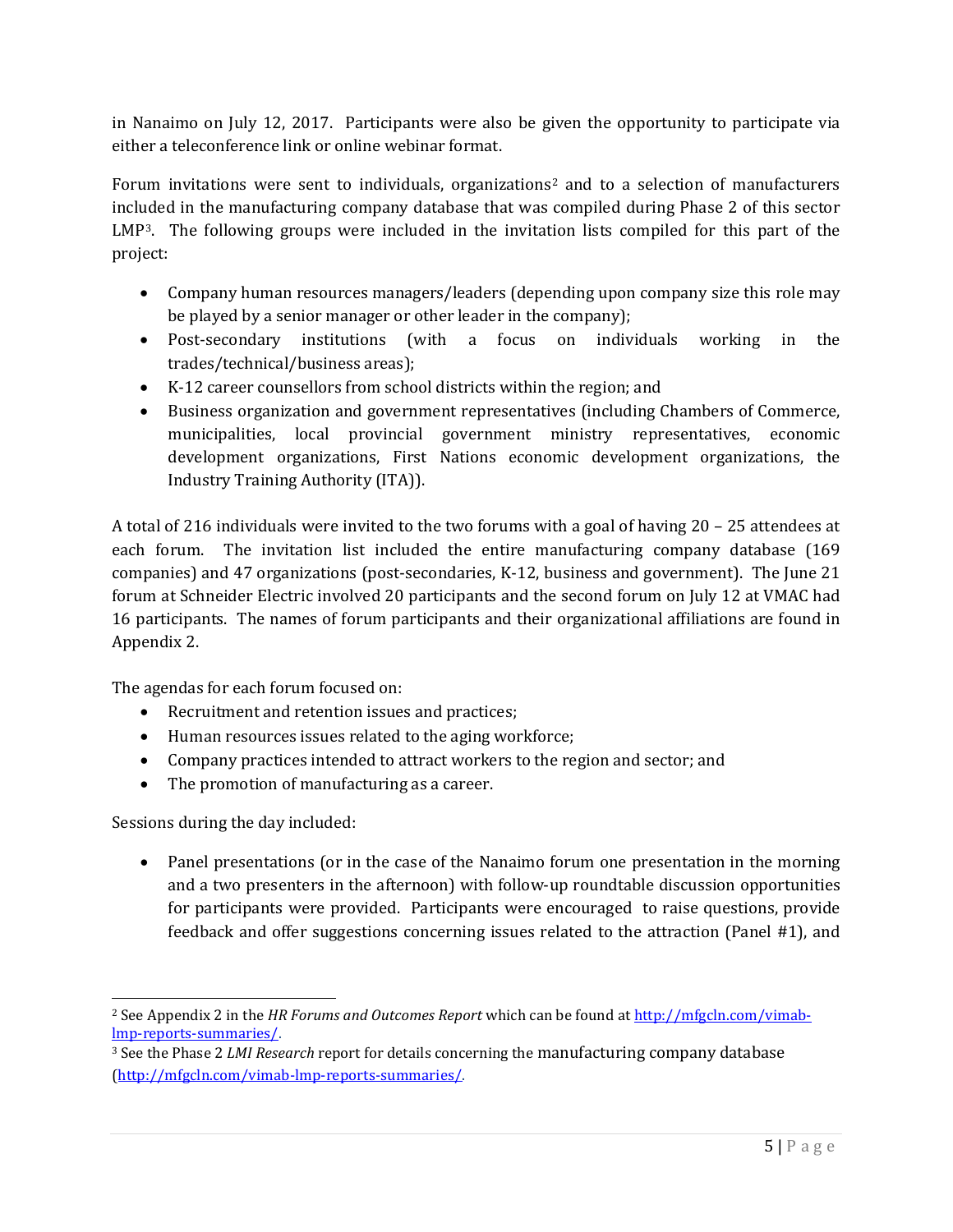the retention and recruitment (Panel #2) of skilled workers for the manufacturing sector in the region (and in particular on the lower island and peninsula);

- Roundtable discussions related to the attraction, retention and recruitment of skilled workers to the manufacturing sector in the region; and
- A networking lunch followed by a site tour of the Schneider Electric (June 21, 2017) and VMAC (July 12, 2017) manufacturing facilities.

#### *Summary of the Forum Evaluations*

#### June 21, 2017 Forum

Highlights of the feedback received (12 of 22 attendees provided feedback) for the June 21st Forum are as follows:

- 92% of those responding indicated that they were very satisfied with the forum;
- 100% found the forum to be a valuable use of their time;
- The morning panel discussion and roundtable were thought to be the most valuable sessions (83%);
- Several comments were received indicating that participants would use the information from the session back at their workplace;
- 67% indicated that they would be able to apply or take action back at their workplace; and
- 75% found that the format was appropriate.

#### July 12, 2017 Forum

Four of the 18 participants in the forum took the time to complete the online feedback form. Although this is a small number, the comments made by participants throughout the day when added to those received through the feedback form provide an overall positive view of the utility of the forum concept and suggest that it is a worthwhile approach to pursue beyond the current LMP.

Highlights of the feedback received are as follows:

- 100% of those responding indicated that they were very satisfied with the forum;
- 100% found the forum to be a valuable use of their time;
- Those responding were equally positive concerning the presentations, the roundtable discussions and the tour (75%);
- Comments were received indicating that participants would use the information from the session back at their workplace;
- 75% indicated that they would be able to apply or take action back at their workplace; and
- 75% found that the format was appropriate; 50% wanted more time scheduled for discussion and dialogue.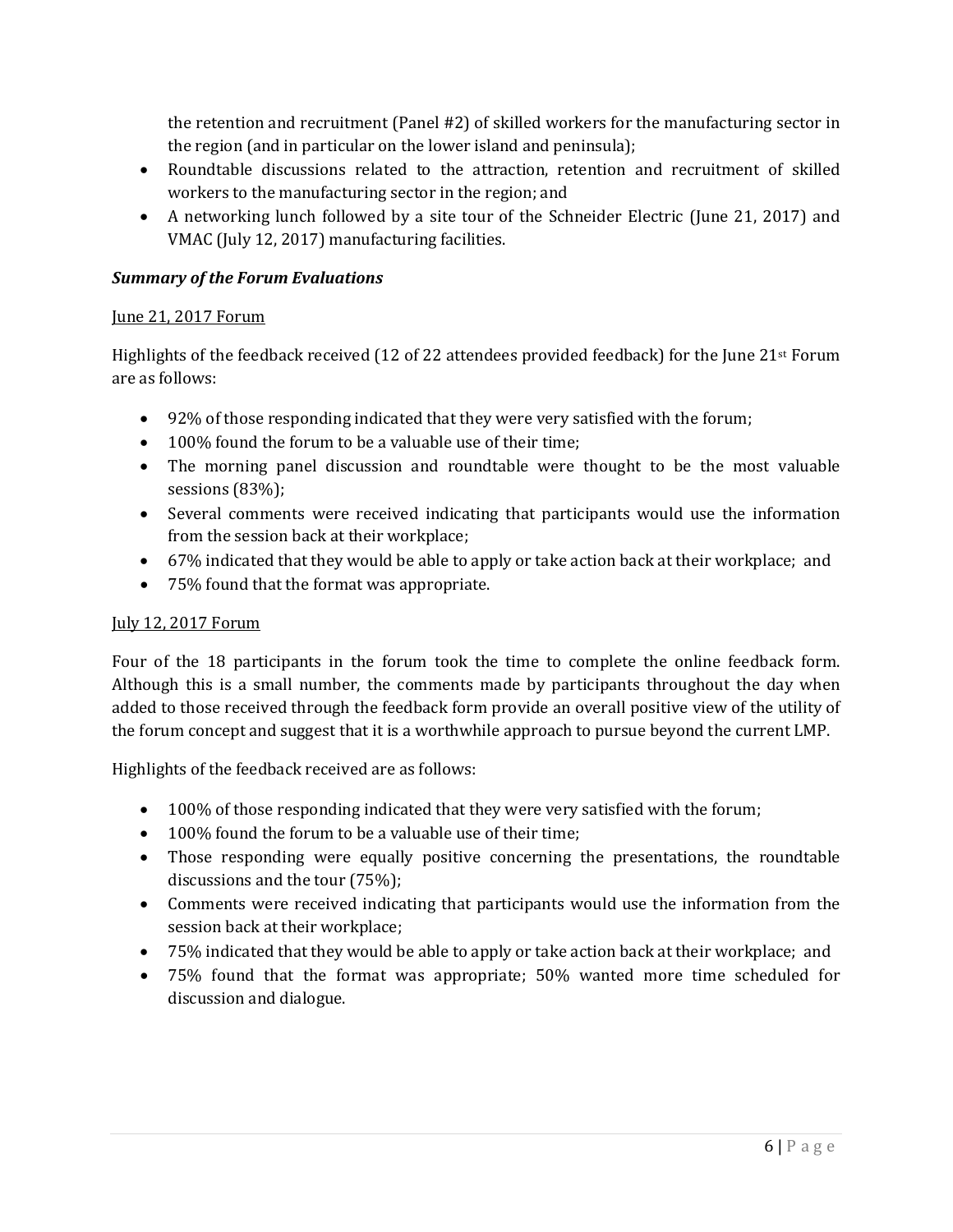#### *Proposed Actions Arising from the Forums*

Several suggestions were provided by forum participants that should be acted upon in the near future. In most instances manufacturers will need to work in partnership with other organizations to implement the following action items:

- 1. Development of a manufacturing skill set profile that could list the soft skills, hard or technical skills, and other work related skills.
- 2. Development of a manufacturing network and community for the region which could be used to share best practices, HR issues, and local issues related to attracting individuals and employers to the island/region.
- 3. Establishment of a 'repeatable' process to engage the K-12 sector and employers in a way that is not onerous on employers.
- 4. Develop an approach to sharing compensation information so that island manufacturers are able to provide competitive salary and benefits packages and thereby attract skilled workers.
- 5. Develop a guide for promoting regional manufacturers and careers in manufacturing. The guide should emphasize the unique qualities of manufacturing and also promote and encourage manufacturing as a career option for both genders.

Additional details concerning the forum agendas, attendees and additional comments concerning the value of the forum can be found in the *HR Forums and Outcomes Report* on the MCLN website at [http://mfgcln.com/vimab-lmp-reports-summaries/.](http://mfgcln.com/vimab-lmp-reports-summaries/)

#### <span id="page-6-0"></span>**Innovate 2017 Conference**

*Innovate 2017: Manufacturing Innovation and Leadership Showcase* was held on October 24, 2017 at Camosun College (Interurban Campus) in the atrium of the Centre for Trades Education and Innovation. The event was coordinated to coincide with a major announcement by Camosun College and Babcock Canada related to the opening of the Babcock Canada Interaction Lab (see [http://camosun.ca/news/press-releases/2017/oct/babcock-innovation-lab.html\)](http://camosun.ca/news/press-releases/2017/oct/babcock-innovation-lab.html).

HDM, as the conference organizer, secured sponsorship from five organizations in addition to the funding support received through the Canada – British Columbia Labour Market Partnership Program. The sponsoring organizations were:

- Camosun College
- The South Island Prosperity Project
- The Times Colonist
- Seriously Creative
- NSERC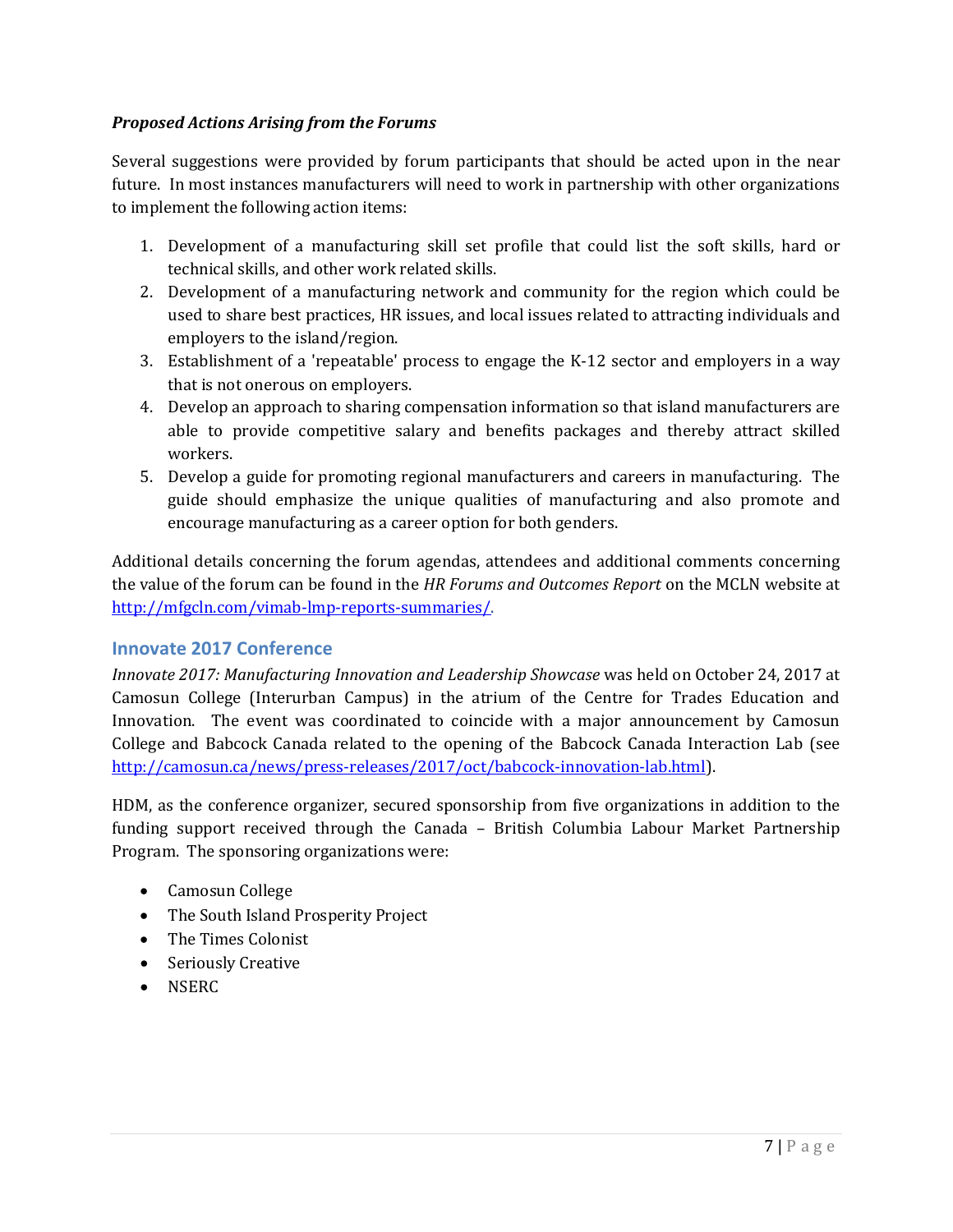The program for the day featured four keynote speakers and two panel discussions (one following Bill Collins and the other after Doug Pauze). The keynote speakers were:

- Bill Collins, Questar Tangent (Title: *Traffic Jam at the Intersection of Technology Innovation and Business Innovation)*
- Dr. Tim Walzak, Camosun Innovates (Title: *The Response of Post-Secondary Education to the Disruptive Technology Push/Pull*)
- Doug Pauze, Coastland Wood Industries (Title: *The Potholes of Innovation – When You Step Outside the Box*)
- Dave Curtis, Viking Air (Title: *Leveraging Innovation to Grow Western Canada's Aerospace Supply Chain*)

The panelists were asked to provide their comments following each of the presentation followed by questions from the audience. The panelists were:

- Gary Powers, Pro Mac Manufacturing
- Lynn Brown, Schneider Electric
- Steve Bonham, Redlen Technologies
- Robin Ambrose, Viking Air
- Sandra Amador VMAC Global Technology

*Innovate 2017* attracted a total of 137 registrants (120 for the onsite event and 17 for the streaming video option). This equaled the target goal for the event which set an attendance limit of 120 participants. 83 individuals were present for the onsite conference resulting in a total of 100 active participants for the event.

A conference website [\(http://mfgcln.com/2017/10/16/innovate2017/\)](http://mfgcln.com/2017/10/16/innovate2017/) was created to support marketing efforts for the event, to register participants and to collect feedback. Archived photos and the live stream that was captured at the event can be found at [http://mfgcln.com/2017/10/26/innovate-2017-live-stream-photo-gallery-links/.](http://mfgcln.com/2017/10/26/innovate-2017-live-stream-photo-gallery-links/)

#### *Conference Participants*

Onsite registrants came from a diverse range of companies and organizations. The breakdown of registrants included individuals from the following groups:

- Manufacturers 58 (including speakers and panelists)
- Education 15
- Consultants/Financial/Legal 9
- Government (Municipal, Provincial, Federal) 10
- Government (Economic Development Agencies) 13
- Community Associations/Groups 7
- Unknown affiliation 8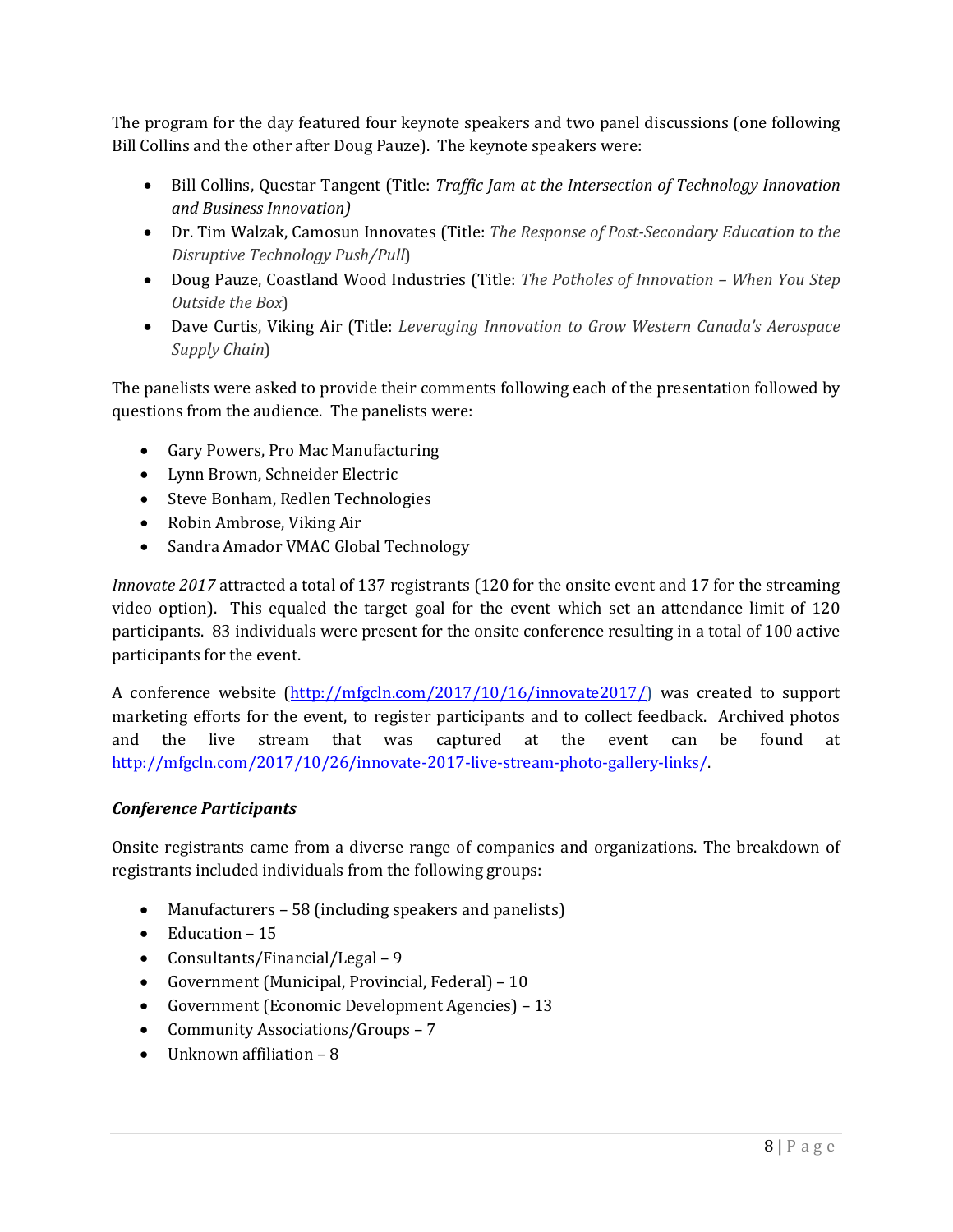As mentioned earlier in this report, 83 individuals were present for the onsite conference and 17 for the online streaming event resulting in a total of 100 active participants for the conference. Streaming video registrants represented a similar range of manufacturers, education and training organizations, consultants and economic development organizations.

A complete list of conference registrants and participants (in person and online) is provided in Appendix 3.

#### *Feedback*

The following feedback to the online survey feedback form was received from 31 attendees at the Innovate 2017 conference. This represents a response rate of approximately 40% which is within the range of typical response rates (30 – 50%) for events of this type.

#### **Organization Affiliation**

Respondents to the online survey indicated that they were affiliated with the following types of organizations:

- A manufacturing company 14 (45%)
- A post-secondary institution (student)  $1(3\%)$
- A post-secondary institution (faculty or staff) 3 (10%)
- A government organization or ministry 3 (10%)
- A training provider  $-1$  (3%)
- A business organization (chamber of commerce; economic development organization) 5  $(16%)$
- Other  $4(13%)$

#### **Satisfaction**

Those responding indicated a very high degree of satisfaction with the event. Of the 31 individuals responding 27 (87%) indicated that they were very satisfied, 3 (10%) indicated that they were somewhat satisfied, and only 1 (3%) indicated that they were somewhat dissatisfied.

#### **Valuable Use of Time**

Respondents overwhelmingly indicated that they considered attending the event a valuable use of their time. 30 out of 31 (97%) respondents said 'yes' to the question related to use of time.

#### **Most Valuable Session**

Given the fact that nearly half of the respondents represented manufacturers it was not surprising that respondents found the session provided by Bill Collins (i.e. *Traffic Jam at the Intersection of Technology Innovation and Business* Innovation) the most valuable. 20/31 respondents or 65% indicated that the first session of the day was the most valuable. The remaining responses were spread evenly across the other speakers and activities.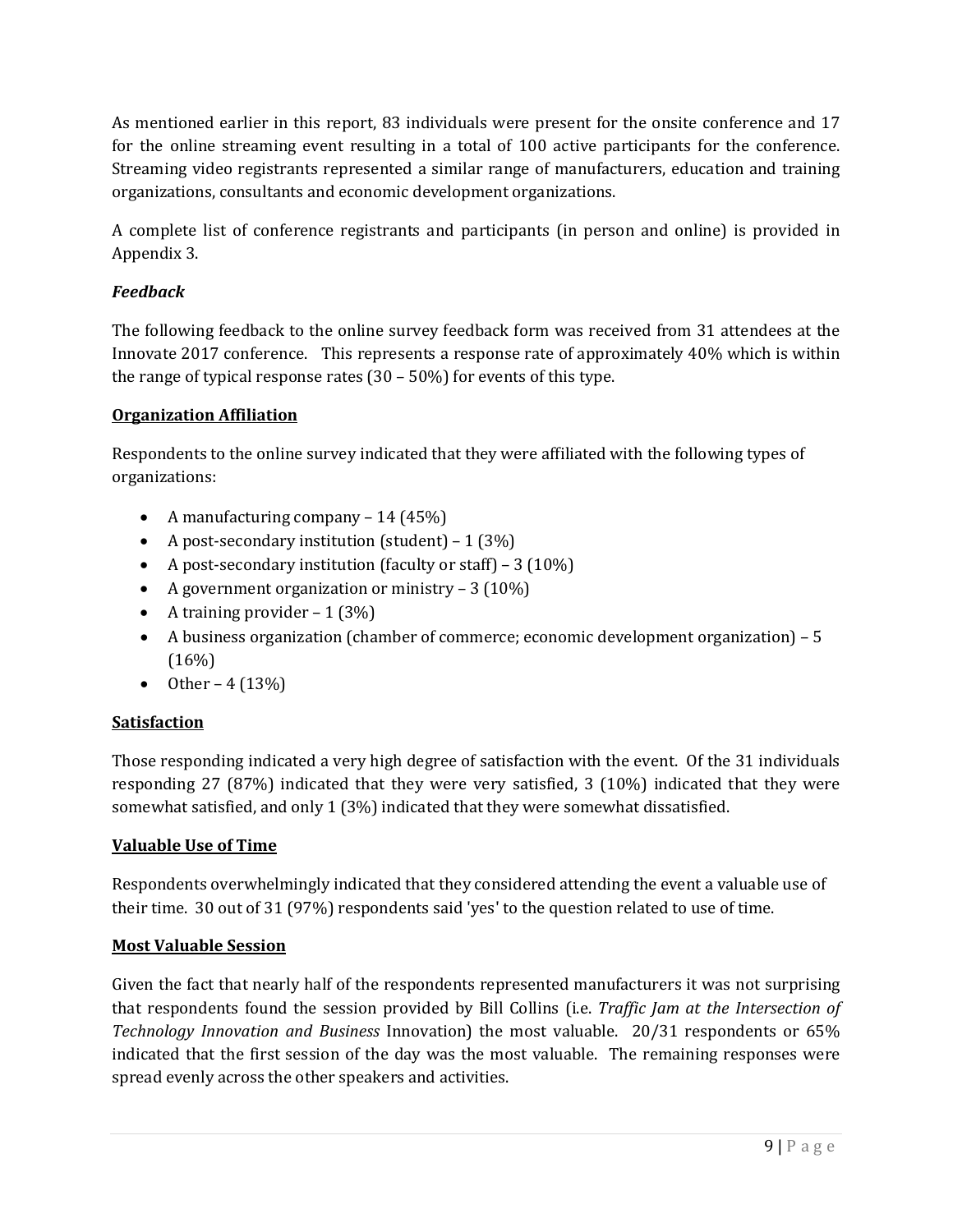#### **Format of the Event**

Feedback from respondents was equally split between those indicating that the format was appropriate  $(8 - 26%)$  and those who wanted more interactivity  $(9 - 29%)$ . Others indicated that they wanted even more opportunity to network and engage in other 'sub-topics' that were connected to the main theme. Although the event venue did not allow for breakout rooms this was more than offset by the opportunity to have the participants engaged with participants involved in Camosun's Interaction Lab announcement.

Additional details concerning the event program, event promotion, participation, suggestions for improvement and topics for potential future events can be found in the *HR Conference and Outcomes Report* a[t http://mfgcln.com/vimab-lmp-reports-summaries/.](http://mfgcln.com/vimab-lmp-reports-summaries/)

#### <span id="page-9-0"></span>**HR Taskforce**

As a part of the Strategy Development phase of this LMP, VIMAB proposed and endorsed the creation of a taskforce to address skills gaps and training and career promotion issues faced by the manufacturing sector in the VI/Coastal region. The *Vancouver Island/Coastal Region Manufacturing Labour Market Partnership: Strategy* report provides a detailed overview of the strategy that was adopted including the following strategic goals:

#### *Skills and Training Goals*

The goals and objectives related to skills gaps and training:

- 1. To establish, support, and develop mechanisms for collaboration between regional manufacturers, post-secondary institutions, and private training providers;
- 2. To develop an action plan which links identified training needs and skills gaps to specific training provider offerings and options; and
- 3. To develop a database of regional training expertise that will be accessible through the online Manufacturers Collaborative Learning Network (CLN).

#### *Career Promotion Goals*

The goals and objectives related to Career Promotion are:

- 1. To develop an action plan<sup>[4](#page-9-1)</sup> that includes a set of strategies for the communication of industry career options and to create opportunities for secondary students to engage in work experience in the manufacturing sector as a part of their secondary education program;
- 2. To develop and launch a social media campaign targeted at secondary and post-secondary students. This campaign will promote the VI/Coastal manufacturing industry as a career option and will inform students concerning the nature of manufacturing work and the skills and training they will need to enter this sector of the workforce; and

<span id="page-9-1"></span> <sup>4</sup> See Appendix 4 in this report for an overview of the short- and mid-term actions that have been proposed by the regional Taskforce.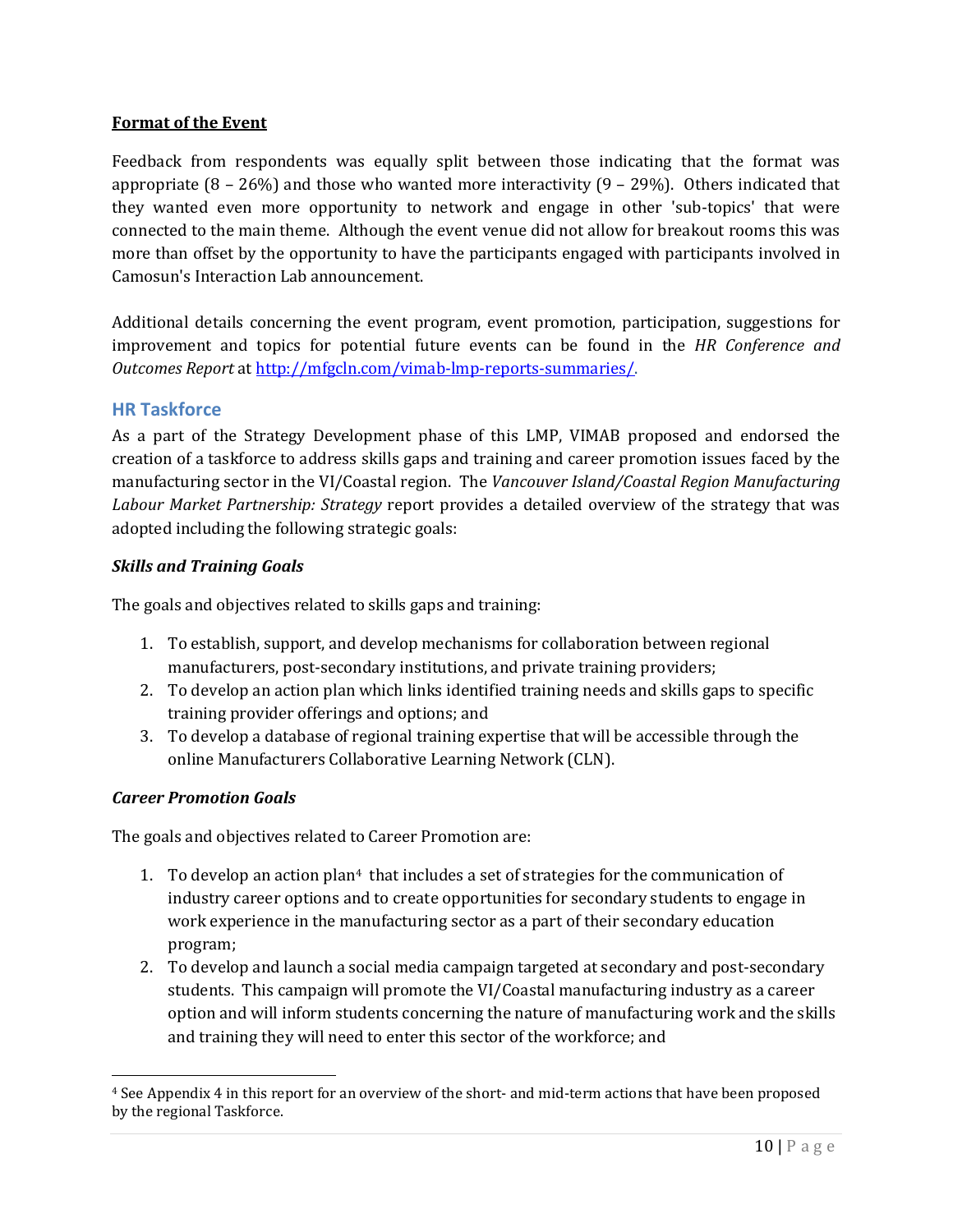3. To establish a mechanism for on-going communication between manufacturers, postsecondary institutions and the K-12 sector in the region. This mechanism could undertake a review of selected parts of the BC K-12 curriculum in an effort to identify the soft skills that are included. These soft skills could also be highlighted in future promotional campaigns.

#### *Taskforce Timelines*

The following tasks were undertaken during the December 2017 – February 2018 time period to establish the taskforce, conduct meetings, and write and review the resulting action plans.

- December 1 December 18, 2017 Contact potential participants for the taskforce to determine their interest in participating.
- January 4, 2018 VIMAB meeting to provide status update and review Taskforce and working group planning
- January 23, 2018 Initial Taskforce meeting (in person)
- January 30 Feb 10, 2018 Follow-up with taskforce members (email, online, conference calls)
- February 1 19, 2018 Prepare draft action plans and recommendations
- February 20 March 10, 2018 Additional follow-up with taskforce members (email, online, conference calls)
- March 11 20, 2018 Revise action plans based on feedback and input from taskforce members
- March 23, 2018 Submit final taskforce implementation report to Ministry

#### *Taskforce Composition*

The Taskforce was drawn from the following groups:

- Manufacturing company human resources managers and leaders (depending upon company size this role may be played by a senior manager or other leader in the company);
- Post-secondary institutions (with a focus on individuals working in the trades/technical/business areas);
- K-12 career counsellors from school districts within the region; and
- Business organization and government representatives (including Chambers of Commerce, municipalities, local provincial government ministry representatives, economic development organizations, First Nations economic development organizations, the Industry Training Authority (ITA)).

#### *Taskforce Meetings*

A face to face meeting of taskforce members was held on January 23, 2018 at the Vancouver Island Technology Park in Victoria. The following individuals were in attendance:

- Sandra Amador Director of Continuous Improvement, VMAC
- David Calveley 2017 Chair, Sidney Economic Development Committee
- Brad Erikson Co-op and Internship Coordinator, Camosun Technology Co-op Programs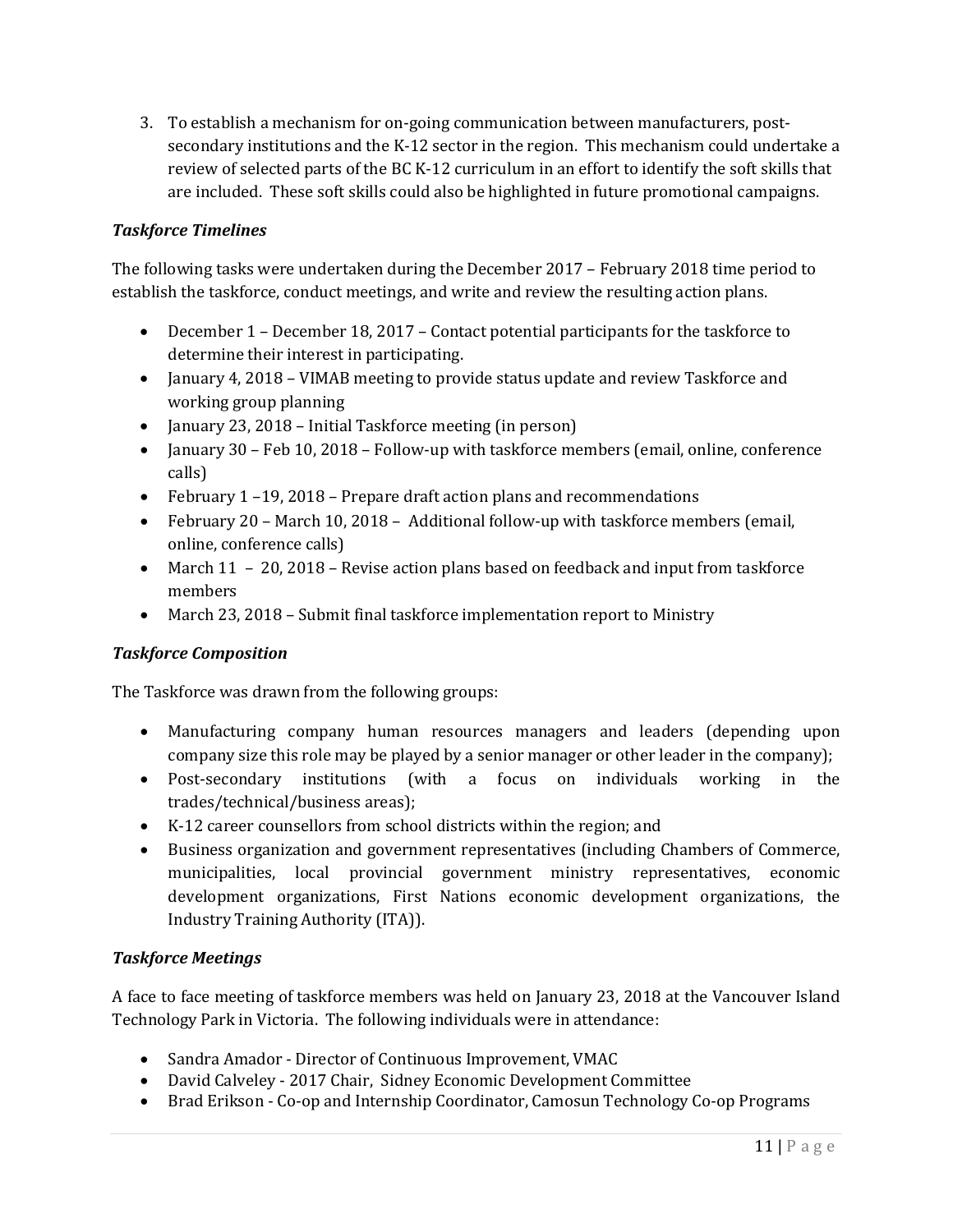- Jamie VanDenbossche Associate Director, Centre Applied Research Innovation, Camosun College
- Lynn Brown HR Business Partner, GSC Western Canada, Global Supply Chain, Schneider Electric
- Alissa Wakeman Coordinator, Business Co-op, UVIC Business Faculty Co-op Programs and Career Centre
- Rhonda Morrison Director of Enterprise Excellence, Nicholson Manufacturing
- Rose Klucas Economic Development Officer, City of Campbell River
- Yavhel Velazquez Program Manager, Sector and Project Based Programs, Ministry of Advanced Education, Skills and Training
- John Juricic, CEO, Harbour Digital Media
- Barry Carbol President, Schmidt & Carbol Consulting Facilitator

Given the difficulty in bringing together individuals from across the region, additional input was sought through online, email, and conference calls.

In addition, written comments were received from Bill Collins (Questar Tangent) and Chuck Richardson (Pacific Energy). Phone interviews were held during early February with Line Robert (Island Coast Trust), Doug Pauze (Coastland Wood Products), and Steve Bonham (Redlen).

A draft version of the *Taskforce Implementation Report* was distributed to all of the individuals on the Taskforce distribution list<sup>[5](#page-11-0)</sup> for comment and feedback. Feedback related to the draft final version was received from three manufacturers. This feedback was positive and did not result in any substantive changes. The level of feedback was not surprising given that everyone on the list was contacted by email or phone or offered comments on the January 23<sup>rd</sup> meeting summary.

#### *Action Plans and Recommendations*

The following is a summary of the actions proposed by Taskforce participants related to skills gaps and training and career promotion. Additional details concerning timelines and responsibilities can be found in the *Taskforce Implementation Report* at [http://mfgcln.com/vimab-lmp-reports](http://mfgcln.com/vimab-lmp-reports-summaries/)[summaries/](http://mfgcln.com/vimab-lmp-reports-summaries/) .

#### **Short-term Actions: Skills Gaps and Training**

- 1. Establish venues for communication and dialogue with educators
	- Establish regular discussion forums with K-12, post-secondary and manufacturers (builds on the work that was done at the June/July 2017 regional forums;
	- Post-secondary institution representatives to spend more time 'in the field' at industry locations (based on invitations from industry)
- 2. Establish information services. Information services to include:
	- Lists of manufacturing and post-secondary institution contacts
	- Quarterly reports and trends re: hard to fill jobs

<span id="page-11-0"></span> <sup>5</sup> See Appendix 1 in the *Taskforce Implementation Report* a[t http://mfgcln.com/vimab-lmp-reports](http://mfgcln.com/vimab-lmp-reports-summaries/)[summaries/](http://mfgcln.com/vimab-lmp-reports-summaries/)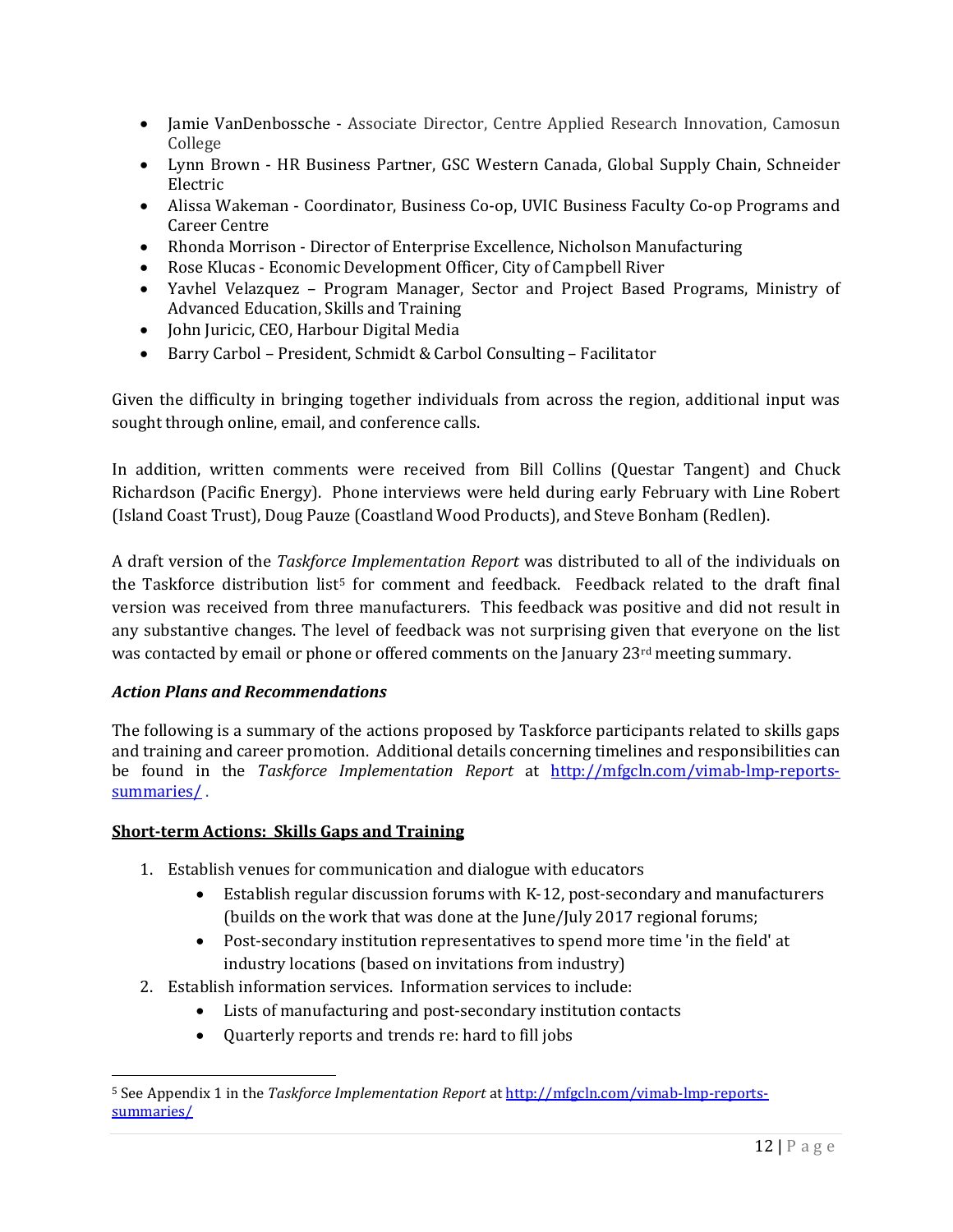- Trends re: local training requests
- Current list of skills gaps and regional training programs
- Information about manufacturing jobs Information services to be provided through the MCLN website.

#### **Short-term Actions: Career Promotion**

- 1. Organize and promote career events and opportunities
	- Establish a speakers bureau for speakers from manufacturing companies to engage post-secondary students and instructors in discussions about emerging technologies and other topics specific to work in manufacturing
	- Provide opportunities for job shadow days with manufacturing companies.
	- Information on these opportunities to be provided through the MCLN website
- 2. Establish career-focused information services
	- Develop a marketing campaign for careers in manufacturing focused on Vancouver Island
	- Develop a set of career success stories/profiles and showcase these on the MCLN website
	- Enhance WorkBC career profiles so that they include manufacturing careers
	- Develop or acquire video clips about company operations, jobs they offer

#### **Mid-term Actions: Skills Gaps and Training**

- 1. Establish venues for communication and dialogue with educators
	- Communicate training opportunities that are available to industry across the VI/Coastal region
	- Identify optimal training delivery methods for manufacturers
	- Work with K-12 educators to address barriers that prevent students from being hired (i.e. lack of high school graduation, driver's license). (Note: This is an issue that needs to be explored with K-12 educators and the Ministry of Education as a part of the communication and dialogue process).
- 2. Actions to modify and adapt post-secondary programs
	- Manufacturers to identify disruptive technology opportunities in coordination with post-secondary institutions
	- Create education and training programs which address the evolving needs and challenges of industry
	- Include more manufacturing companies on Program Advisory Committees at Camosun College
	- Incorporate opportunities for applied learning into the post-secondary and secondary curriculum (include manufacturing projects)
	- Partner with post-secondary institutions on student projects and Capstone projects related to manufacturing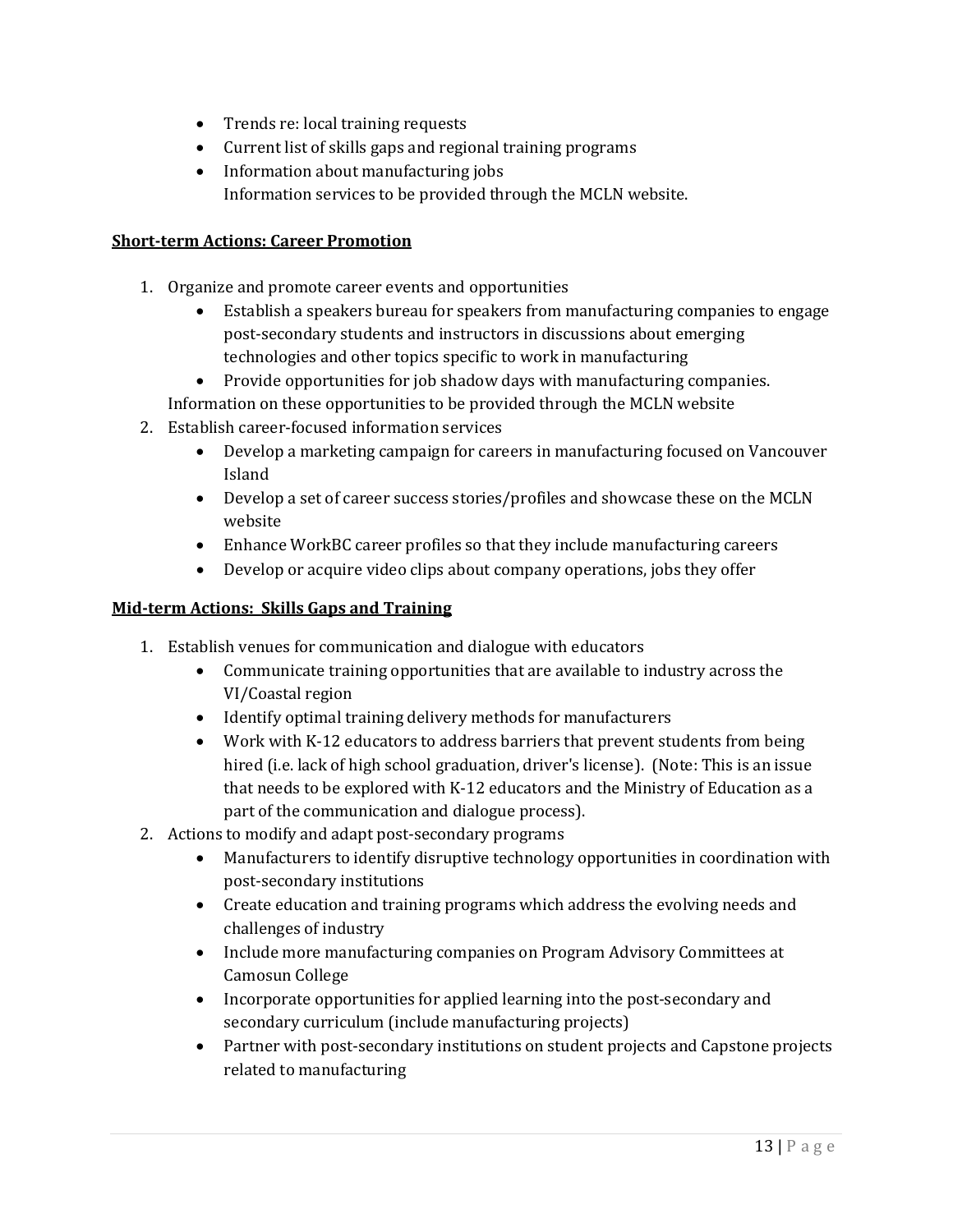#### **Mid-term Actions: Career Promotion**

- 1. Establish career-focused information services
	- Develop career guidance pamphlets with actual job descriptions and examples
	- Work to establish clear job pathways for employees for whom manufacturing is their first job
	- Develop marketing materials that provide accurate information about working and living on Vancouver Island
	- Develop or acquire video clips about company operations, jobs they offer
- 2. Organize and promote career events and opportunities
	- Establish a mechanism for informational interviews with industry contacts by secondary and post-secondary students
	- Showcase manufacturing careers at regional career fairs
	- Explore whether Camosun faculty and students are interested in visiting regional manufacturers as a part of the TREK program (company tours and career options discussions with companies)
	- Promote and encourage First Nations to consider manufacturing jobs

Additional information concerning the taskforce process and results including detailed information about proposed timelines for implementing the action plans noted above can be found in the *Taskforce Implementation Report* a[t http://mfgcln.com/vimab-lmp-reports-summaries/.](http://mfgcln.com/vimab-lmp-reports-summaries/)

#### <span id="page-13-0"></span>**Manufacturers Collaborative Learning Network (MCLN)**

The Vancouver Island Manufacturers' Advisory Board (VIMAB), as a part of its strategic directions<sup>[6](#page-13-1)</sup> for the manufacturing sector in the region, proposed the development of an online (web-based) collaborative learning network. This network will be used by manufacturers to share information and foster the development of a collaborative culture to address common labour market issues.

The CLN is intended to help regional manufacturers to:

- Communicate with one another concerning skills gaps and training;
- Find learning and training that meets their needs through a one-stop information portal; and
- Share best practices and learning content.

HDM and its VIMAB partners have also invited other stakeholders (i.e. representatives from the post-secondary and training provider, and K-12 communities, labour and the Industry Training Authority (ITA)) to join as partners and contributors to the growth and sustainability of the network.

<span id="page-13-1"></span> <sup>6</sup> See the *Vancouver Island/Coastal Region Manufacturing Labour Market Partnership: Strategy*  report dated January 27, 2017 [\(http://mfgcln.com/vimab-lmp-reports-summaries/\)](http://mfgcln.com/vimab-lmp-reports-summaries/).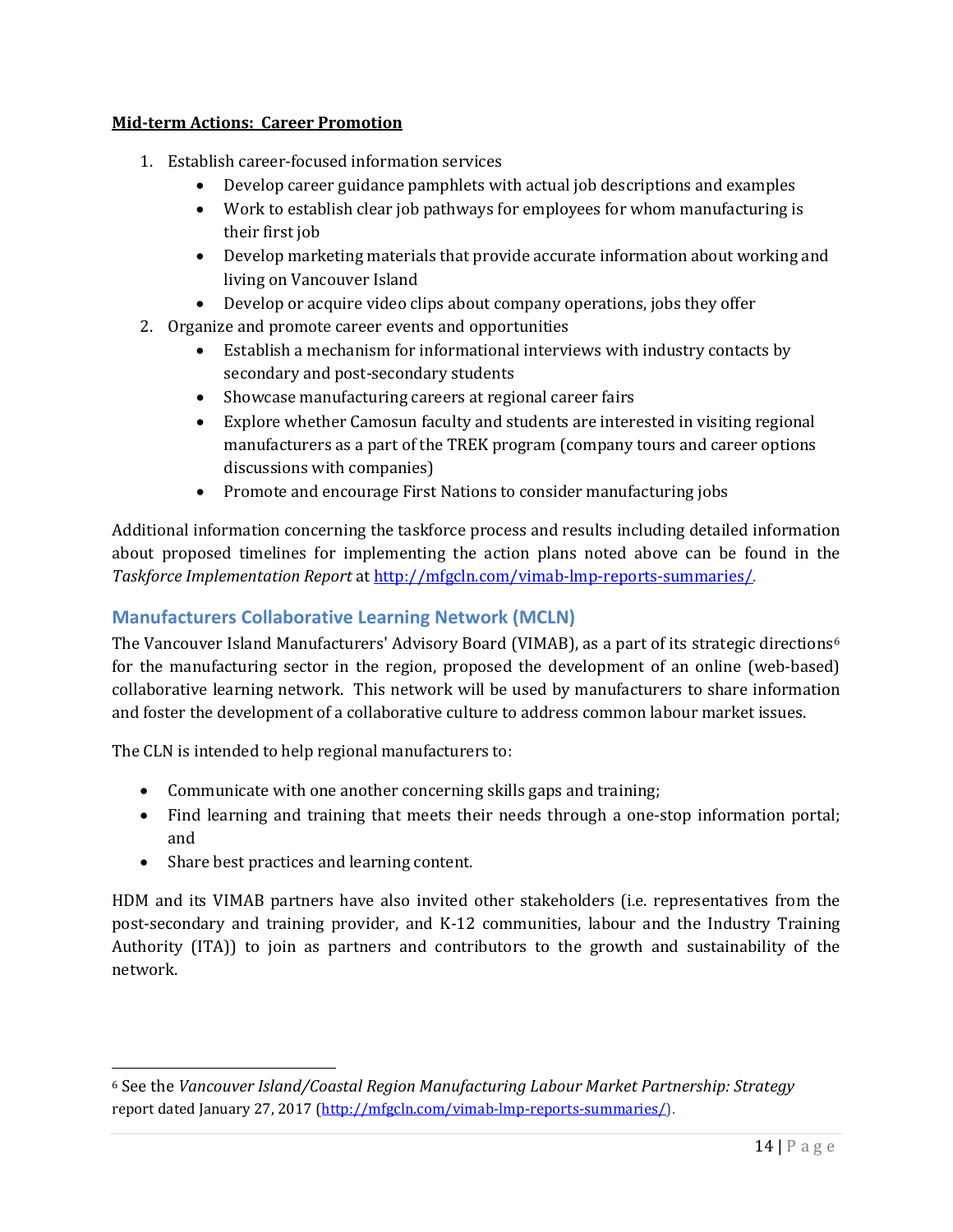Going forward, the MCLN will act as a:

- Vehicle for cross-industry collaboration and communication, training, implementation of industry standards (i.e. standards related ISO, health and safety, etc.), and the promotion of manufacturing as a career choice;
- Vehicle to present 'one voice' concerning regional training and industry development issues to government, post-secondary institutions, and private training providers;
- Regional hub[7](#page-14-2) for sourcing and providing training-related expertise for regional companies;
- Clearinghouse and common access point for program and training information based on identified industry needs;
- Venue for sharing success stories and an incubator for new ideas that can be shared across the region and more broadly in the province; and
- Platform that encourages regular communication and dialogue between and among leaders in manufacturing companies on training, development and labour market issues that impact their workforce and company productivity.

In order to move ahead quickly on the development of the MCLN, a website development firm, Seriously Creative, was contracted by Harbour Digital Media (HDM) to create a Wordpress framework for the MCLN site.

Over the past several weeks and months the site [\(http://mfgcln.com/\)](http://mfgcln.com/) has undergone considerable testing and refinement and although there have been some delays it is ready to be launched in April 2018 with the functionality described in the design report and in the *Web-based Learning Network – Final Report* [\(http://mfgcln.com/vimab-lmp-reports-summaries/\)](http://mfgcln.com/vimab-lmp-reports-summaries/).

As is the case with all web-based information services, the site will go through a series of changes as content is added and services are refined. In particular the information services outlined by the Taskforce will be incorporated during 2018.

#### <span id="page-14-0"></span>**Lesson Learned**

The Phase 4 pilot implementation resulted in a number of lessons learned by VIMAB and its HDM partner and associates. These are summarized below for each of the four pilot initiatives.

#### <span id="page-14-1"></span>**HR Forums**

The notion of bringing representatives from the manufacturing sector in the VI/Coastal region is an approach that is intended to foster dialogue and encourage collaboratation. Some of the lessons that were learned through this process and suggestions going forward are:

1. According to participants it is important that forums of this type not be a 'one shot event' and that follow-up and actions are being taken based on the discussions that take place.

<span id="page-14-2"></span> <sup>7</sup> The CLN is not intended to act as a training provider but as a link to training that meets industry needs.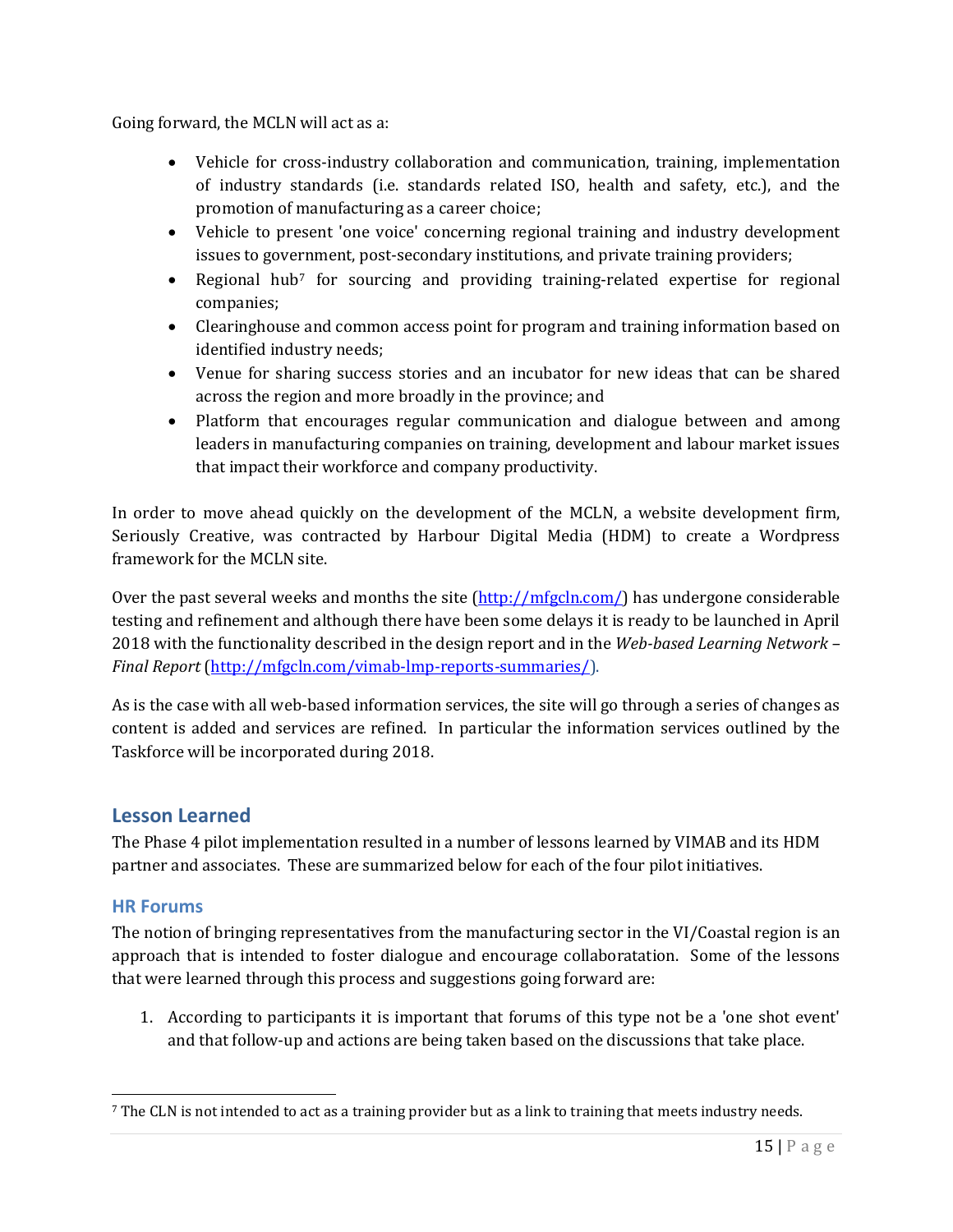- 2. Not all actions take place through a formal structure or process. The act of creating a venue for dialogue means that coming away from meetings such as the two forums that were held, there will be numerous other side conversations and connections that participants will make to pursue agendas that are important to them but may not be of interest to the entire community.
- 3. Encouraging and maintaining engagement with regional manufacturers takes a considerable effort. Company leaders are busy and need to see the dialogue and resulting collaboration as contributing to their success by addressing issues that are important to their company and its bottom line.
- 4. Establishing personal networks is essential to establishing and sustaining a regional network of manufacturers and other potential partner organizations.
- 5. It is clear that in the case of both forums, the agendas were ambitious. As a result it was difficult to have as complete a discussion of some of the issues as would have been liked. Future forum events will take this into consideration and be adjusted accordingly.
- 6. Future forums and the upcoming conference should identify the categories of organizations that individuals represent. This type of information could serve as a potential metric in the determination of the return on investment for these events.

Going forward, a regular forum series with a timely set of topics that are suggested by manufacturers and its partners and presentations of outcomes from past events will be important vehicles for creating the dialogue that is necessary to address learning, training, and workforce development issues for the sector in the region.

#### <span id="page-15-0"></span>**Innovate 2017Conference**

There were a number of 'lessons learned' by manufacturers, employers, HDM, and event partners and sponsors. The 'lessons learned' are summarized below:

#### *1. Event participation*

Although hosting an event that is 'free' to participants it also results in some individuals choosing to not show up at the last minute (likely in greater numbers than if the event required them to pay to attend). This in turn resulted in some wasted food and beverages.

Future events could provide opportunities for 'poster sessions' where individual manufacturers demonstrate what they are doing in the learning/training space and how that makes a difference to their bottom line. Education partners could also be invited to provide a showcase of exemplary student led work that is aligned with manufacturers skill needs. This would be more of a walkabout experience and would result in a greater level of engagement in the afternoon.

#### *2. Importance of Partnering*

Partnering with a range of institutions, organizations and manufacturing companies helped to create the right kind of 'mix' of participants.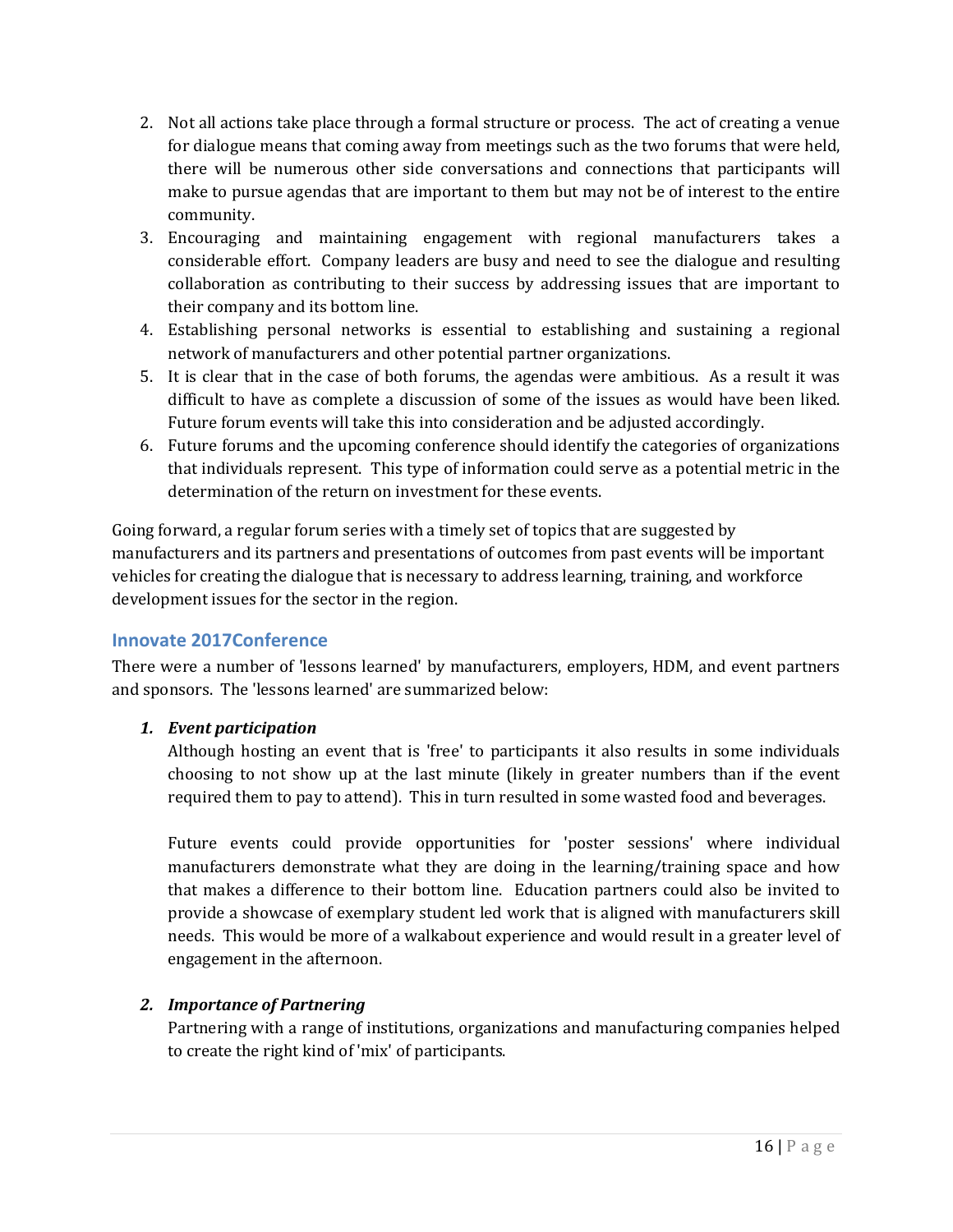#### *3. Structured Networking*

Participants clearly indicated that they appreciated the opportunity to network and wanted more time to do that than the event allowed for. In the future, it will be important to provide even more structured opportunities for participants to network. While unstructured networking can and does work, in a large group it is not always possible for individuals to know who is present and how they might be found in the crowd.

#### *4. Taking Full Advantage of Multiple Channels*

Streaming was promoted but was really a 'one-way' channel from the event to those watching. It is important to note that the purpose of the streaming option was to capture the event and then edit it into smaller, more manageable chunks that could be found at a later date on the manufacturers' collaborative learning network site. Since the conference video of the streamed content (and sections of it) have been provided through blog postings. Future streaming options will need to more fully engage online participants as a part of the event.

#### *5. Keeping Paper to a Minimum*

Some participants noticed that there was no printed program or other print materials and were pleased to see this approach taken. There were no printed programs or other typical conference 'swag'. By maximizing the use of technology, it was possible to minimize the use of paper and other conference materials.

#### *6. Hospitality*

The combination of the Camosun Innovates/Babcock event and the Innovate 2017 conference was applauded by many in attendance but it resulted in too much food that was left unconsumed at both venues. This is a relatively minor issue but one that was noticed by a few participants and something that would have to be addressed for future events.

#### <span id="page-16-0"></span>**Taskforce Process**

A number of lessons were learned through the taskforce process and the other related collaborative initiatives that were undertaken during Phase 4 of this LMP. The lessons learned included:

#### *1. Communications Gaps*

The taskforce process reinforced the findings from Phase 2 (Labour Market Information Research phase) that a major communications gap exists between manufacturing sector companies, education and training institutions, community stakeholders and regional business organizations. The taskforce process could be used as a mechanism for conversation and dialogue that could help solve regional manufacturing sector labour market issues.

#### *2. Need for On-going Collaboration*

The taskforce process and resultant dialogue emphasized the need and desire for VI/Coastal region manufacturing companies, educational institutions, community stakeholders and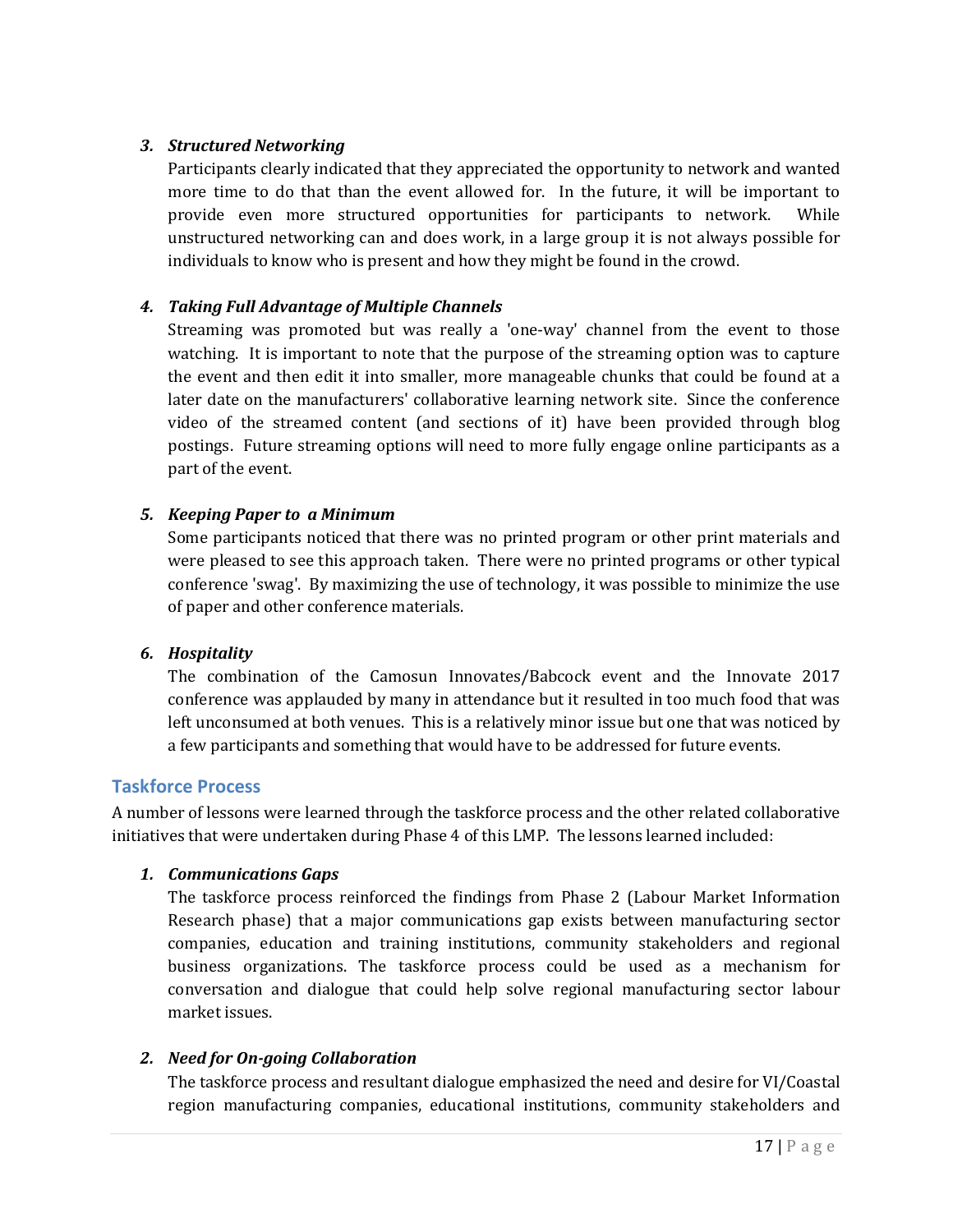regional business organizations to work together to solve labour market and workforce development issues. This can only happen if there are consistent and on-going opportunities for collaboration that all parties agree to and are eager and willing to participate in. Engagement is a key to success but it has been dampened by delays in moving from one phase of the LMP to the next. At the same time, it is not too late to capture the enthusiasm that was observed in the forums, conference and by Taskforce members if the project can quickly act on the recommendations proposed.

#### *3. Input Fatigue*

The effort to create a collaborative working environment and mechanisms that are efficient for busy executives and senior leaders was hampered by what can be called 'input fatigue'. Industry leaders are being bombarded with surveys and requests for feedback but find that there is little show by way of solutions arising from their contributions. This leads to a healthy dose of skepticism about whether their participation in another venue for feedback (i.e. the taskforce process) will yield results. The common comment from industry representatives is that this LMP project has taken too long. This is unfortunate since the project is now at a point of being able to take specific actions beyond Phase 4 to address identified workforce development and labour market issues faced by the manufacturing sector.

While the lessons noted above represent some challenges as we move forward, the LMP project has created a great deal of interest and good will among manufacturers, educational institutions, and business organizations and provides a strong basis for creating a sustainable collaborative approach that produces results for the manufacturing sector in the VI/Coastal region.

#### <span id="page-17-0"></span>**Manufacturers Collaborative Learning Network**

It is too early to judge whether or not the MCLN will be an effective tool in creating a platform for manufacturers, educational institutions, and business and community organizations to engage one another in dialogue and information sharing. However, doing this is not without its challenges and there have been delays as the functionality of the site and what might eventually be included by way of content and services is sorted out. However, as of April 1, 2018 the MCLN site is up and running and implementation as outlined in the *Marketing and Promotion Plan and Materials Report* [\(http://mfgcln.com/vimab-lmp-reports-summaries/\)](http://mfgcln.com/vimab-lmp-reports-summaries/) is proceeding. The portal and associated tools will be used as a part of implementing the Taskforce recommendations related to career promotion during 2018.

The following lessons related to the development of MCLN portal are worth noting:

#### **1. Portal and Project Fatigue**

The MCLN platform was soft launched in the fall of 2017. Efforts to receive feedback on the site were challenging and many who were approached complained about communication portal and project fatigue. The recent explosion of social media communication platforms has caused communication portal fatigue. People have become tired of being asked to join yet another communication platform to which they have to pay attention. Nonetheless, we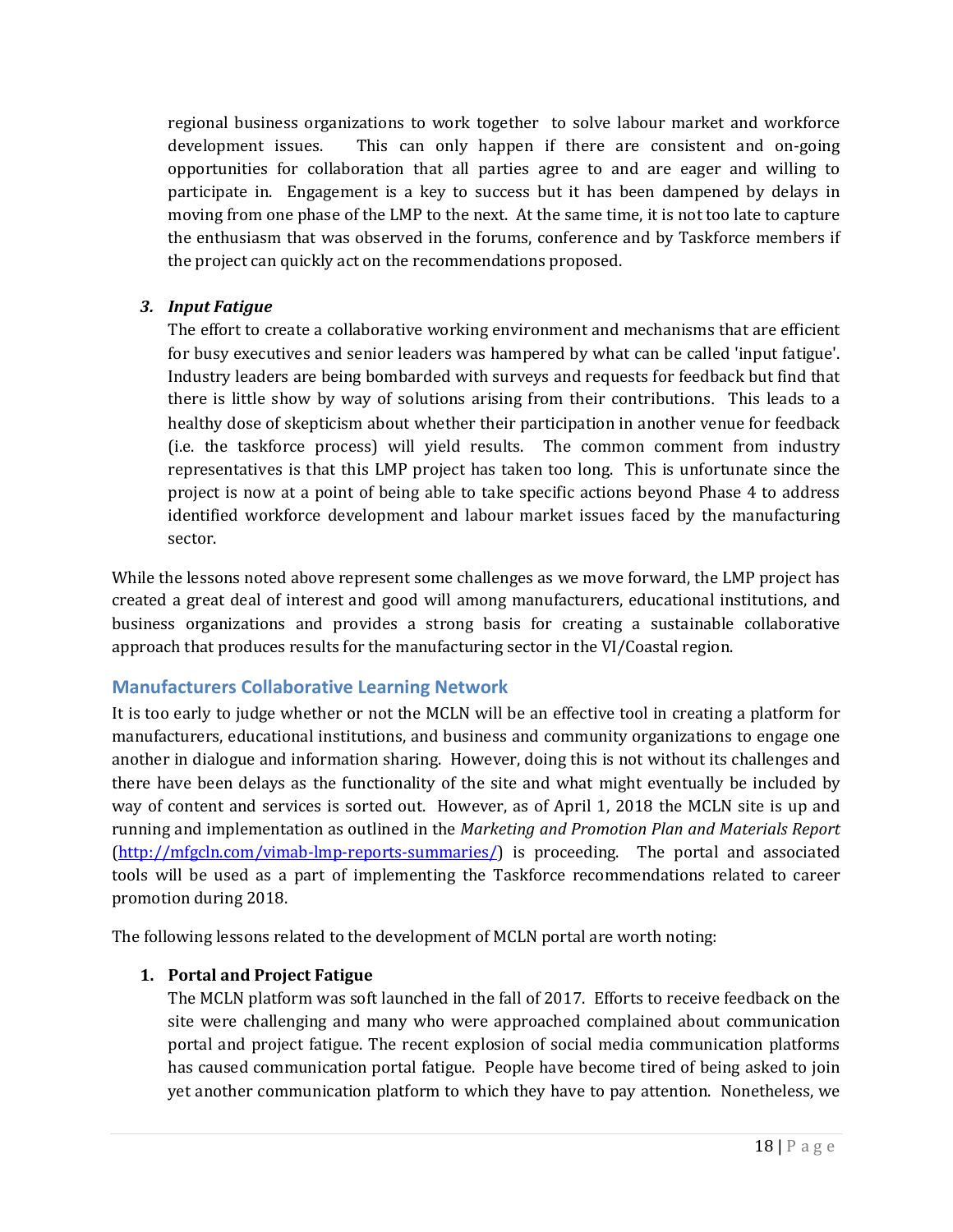managed to secure a small but effective core team of "testers" and evaluators. Numerous design edits were suggested but the overwhelming focus and attention remained on the communications functionality.

VIMAB through its HDM partner is actively engaged in researching the communications functionality and will be incorporating tools such as Slack that VIMAB members are using successfully in their work environments. In addition, the action plans and recommendations made by the Taskforce for the creation of or linking to information services in the skills and training and career promotion areas will provide added valued as the network is launched beginning in April 2018.

#### <span id="page-18-0"></span>**Proposed Next Steps**

In spite of the LMP process taking longer than was originally planned, there are a number of steps that will be taken during 2018 and beyond that will build on the work that has been done. These include:

#### **1. Implementation of the Taskforce Recommendations**

Implementation during 2018 will include:

- Establishing regular discussion forums with K-12, post-secondary and manufacturers that will build on the work that was done at the June/July 2017 regional forums;
- Establishing information services including:
	- o Lists of manufacturing and post-secondary institution contacts
	- o Quarterly reports and trends re: hard to fill jobs
	- o Trends re: local training requests
	- o Current list of skills gaps and regional training programs
	- o Information about manufacturing jobs
- Organizing and promoting career events and opportunities
- Establishing a speakers bureau for speakers from manufacturing companies to engage postsecondary students and instructors in discussions about emerging technologies and other topics specific to work in manufacturing
- Providing opportunities for job shadow days with manufacturing companies. Establishing career-focused information services including:
	- o Develop a marketing campaign for careers in manufacturing focused on Vancouver Island;
	- o Develop a set of career success stories/profiles and showcase these on the MCLN website;
	- o Enhance WorkBC career profiles so that they include manufacturing careers; and
	- o Develop or acquire video clips about company operations, jobs they offer.
- Showcasing manufacturing careers at regional career fairs.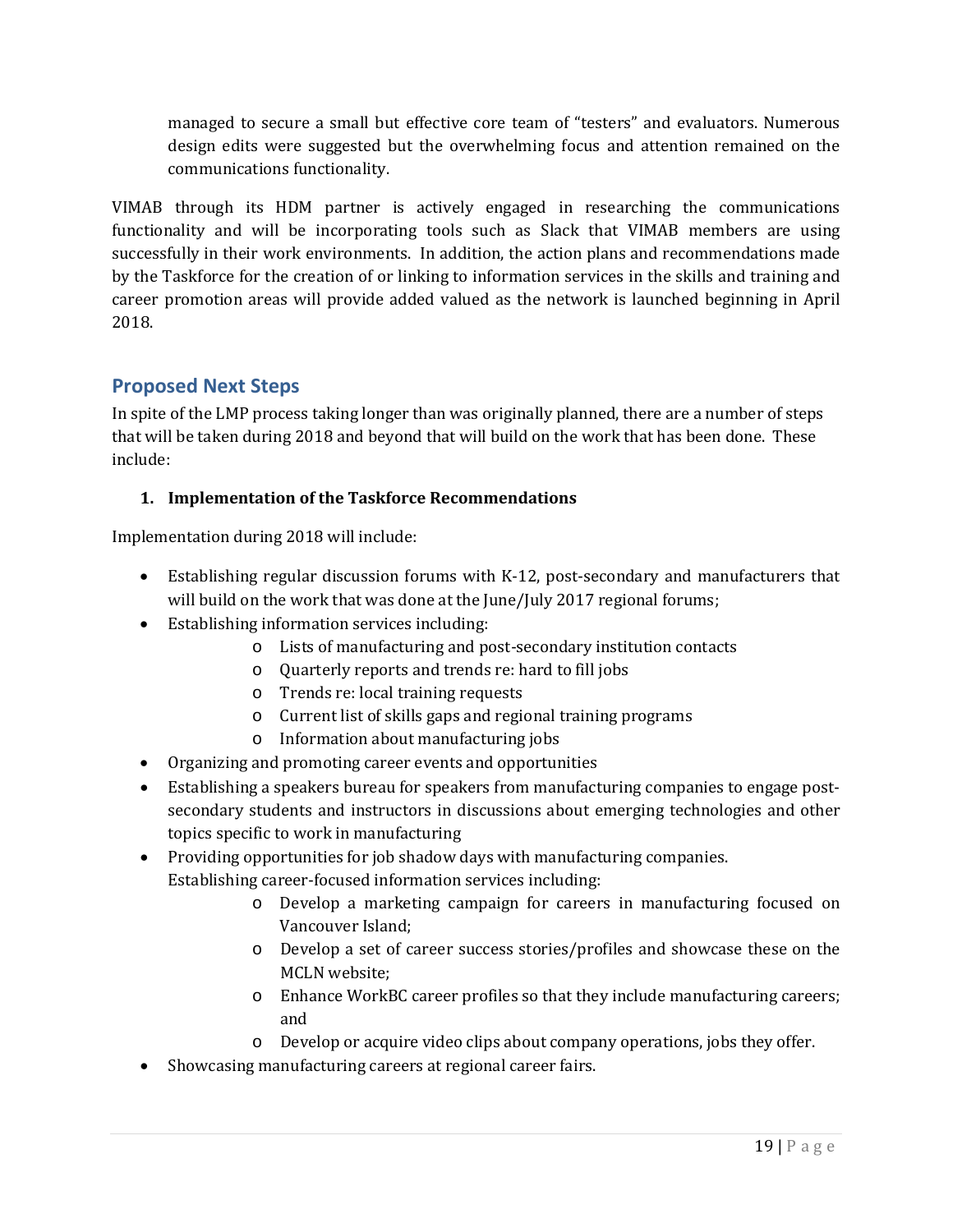- Exploring whether Camosun faculty and students are interested in visiting regional manufacturers as a part of the TREK program (company tours and career options discussions with companies).
- Promote and encourage First Nations to consider manufacturing jobs.

Mid-term Taskforce recommendations will be reviewed and considered for action during 2019.

#### **2. MCLN Launch**

As noted in an earlier section of this report, MCLN is being refined to include new communications tools and information services and will be launched beginning in April 2018.

#### **3. Events**

VIMAB will build on the success of the Forum series and the Innovate 2017 conference and will begin planning for a new forum series and conference for 2018.

#### **4. Implementation of a 2018/19 Communications and Marketing Campaign**

There are numerous components to a proposed *"Get the Message Out"* communications and marketing campaign planned for 2018/19. Specific scheduling and implementation of these activities will be expanded closer to the campaign start date of mid-April 2018. The initial focus during April – June 2018 will be on the Career Promotion objectives highlighted in the *Taskforce Implementation Report* [\(http://mfgcln.com/vimab-lmp-reports-summaries/\)](http://mfgcln.com/vimab-lmp-reports-summaries/). Implementation of the skills gaps and training and career promotion objectives will occur during the September – December 2018 timeframe.

Communications, marketing and promotion strategies will include:

- industry roundtable dialogue;
- implementation and use of the MCLN website;
- use of digital and communication platforms (e.g. podcasts, videos, print media);
- social media and community organizational involvement (for details see the *Marketing and Promotion Plan and Materials Report* - [http://mfgcln.com/vimab-lmp-reports-summaries/\)](http://mfgcln.com/vimab-lmp-reports-summaries/).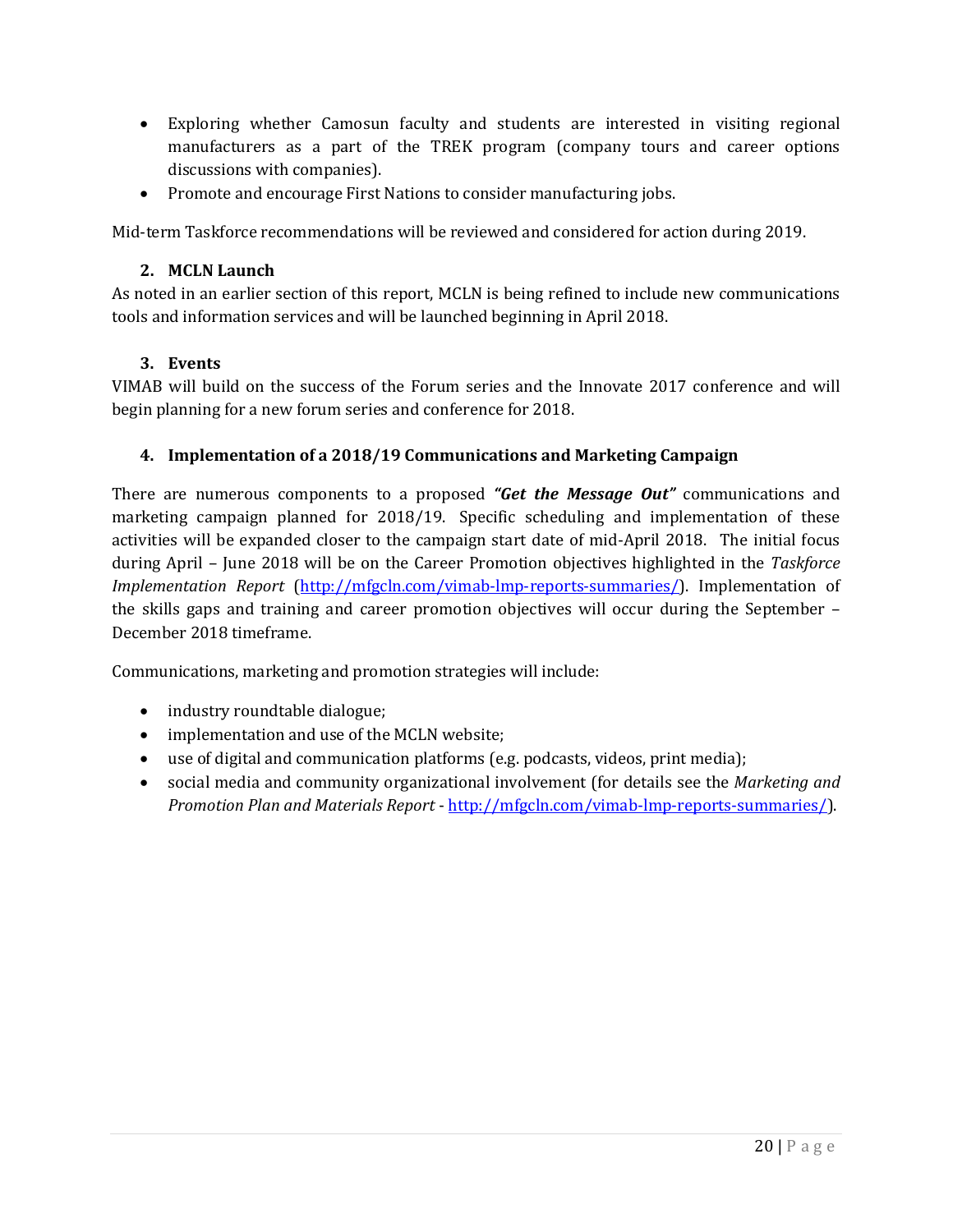# <span id="page-20-0"></span>**Appendix 1: Vancouver Island Manufacturers Advisory Board (VIMAB) Membership**

The following table includes a list of all of the manufacturing companies that are members of VIMAB and company contact information.

| <b>Company</b>            | <b>Contact</b>         | <b>Email</b>                      |
|---------------------------|------------------------|-----------------------------------|
| <b>Epicure Selections</b> | Amelia Warren          | amelia.warren@epicure.com         |
|                           | Marc Trottier          | mtrottier@Epicureselections.com   |
|                           | Christine Magill       | Christine.Magill@epicure.com      |
| <b>VMAC</b>               | Christine Larsen       | chris larsen@vmacair.com          |
|                           | <b>Stuart Coker</b>    | stuart coker@vmacair.com          |
|                           | Sandra Amador          | sandra amador@vmacair.com         |
| Pro Mac Manufacturing     | <b>Gary Powers</b>     | garypowers@promac.bc.ca           |
|                           | Scott McKay            | <u>scottmckay@promac.bc.ca</u>    |
| Viking Air                | Robin Ambrose          | Robin.Ambrose@vikingair.com       |
| Schneider Electric        | Lynn Brown             | Lynn.Brown@schneider-electric.com |
| Nicholson Manufacturing   | Rhonda Morrison        | Rhonda.Morrison@nicholsonmfg.com  |
|                           | Peter Spindloe         | Peter.Spindloe@nicholsonmfg.com   |
| Redlen                    | <b>Candice Paisley</b> | candice.paisley@redlen.com        |
|                           | <b>Steve Bonham</b>    | steve.bonham@redlen.com           |
| Inuktun                   | Colin Dobell           | colin@inuktun.com                 |
| Pacific Energy            | Chuck Richardson       | cwrichardson@shaw.ca              |
| <b>Coastland Wood</b>     | Doug Pauze             | dpauze@coastlandwood.com          |
| Quester Tangent           | <b>Bill Collins</b>    | bcollins@questertangent.com       |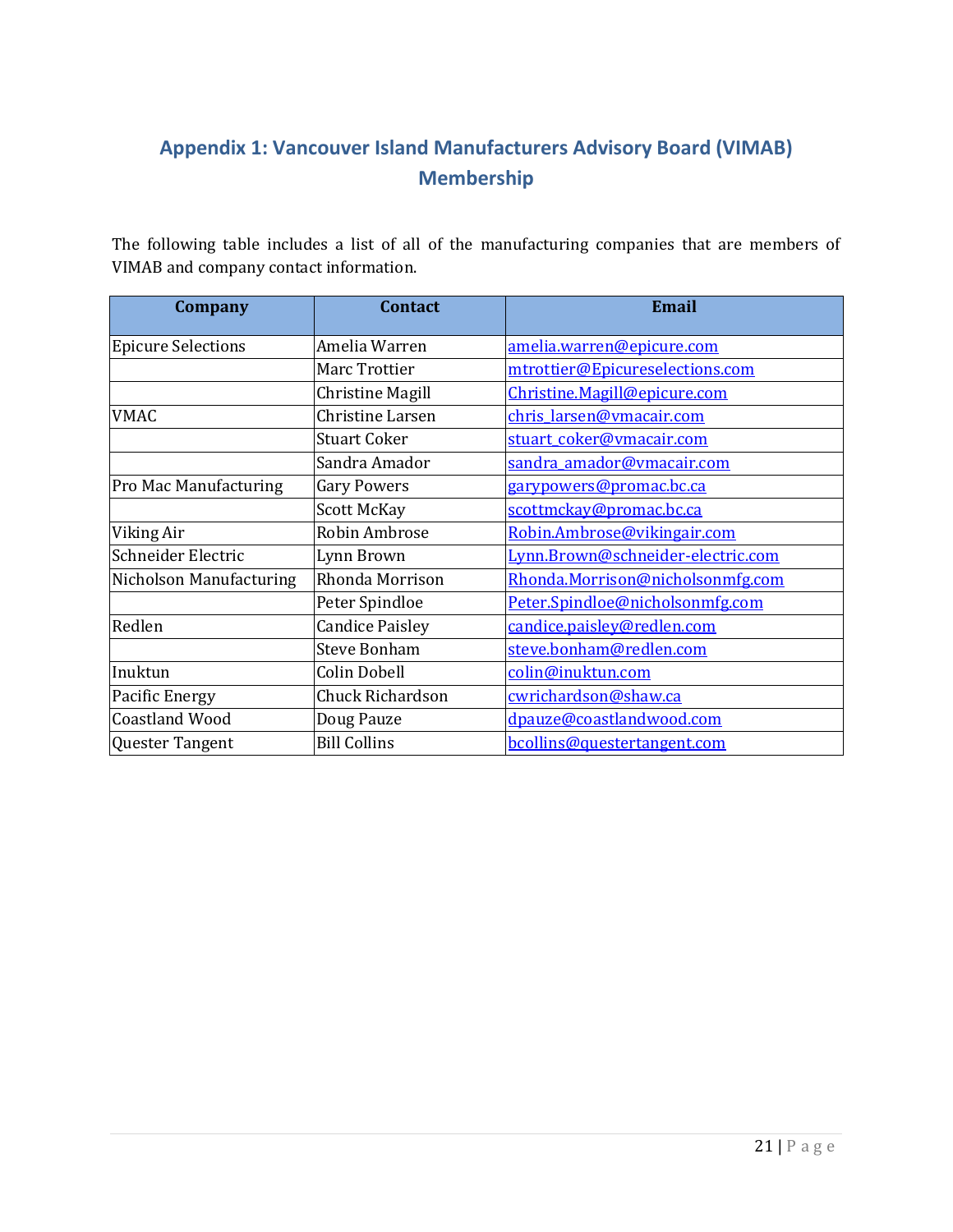#### **Appendix 2: HR Forums - Participants**

#### <span id="page-21-0"></span>*June 21, 2017 Forum*

The following table lists the individuals attending the June 21<sup>st</sup> forum along with their organizational affiliation.

| <b>Name</b>                        | <b>Organization</b>                                    |
|------------------------------------|--------------------------------------------------------|
| John Juricic - Organizer           | Harbour Digital Media                                  |
| Barry Carbol - Facilitator         | Schmidt & Carbol Consulting Group                      |
| Bill Collins - Panel #1 Speaker    | Questar Tangent                                        |
| Robin Ambrose - Panel #1 Speaker   | Viking Air                                             |
| Mark Brajer - Panel #2 Speaker     | <b>Epicure Selections</b>                              |
| Lynn Brown - Panel #2 Speaker      | Schneider Electric                                     |
| Rhonda Morrison - Panel #2 Speaker | Nicholson Manufacturing                                |
| <b>Steve Bonham</b>                | Redlen Technologies                                    |
| Rene Chave                         | <b>ASL Environmental</b>                               |
| Neil Hansen                        | Milroy Engineering                                     |
| Jennifer Michell                   | <b>Titan Boats</b>                                     |
| John Stanners                      | <b>Titan Boats</b>                                     |
| Tara Coulter                       | <b>UVic Engineering Co-op &amp; Career Programs</b>    |
| Susan Fiddler                      | UVic Engineering Co-op & Career Programs               |
| TJ Babey                           | <b>UVic Business Faculty Co-op &amp; Career Centre</b> |
| Alissa Wakeman                     | UVic Business Faculty Co-op & Career Centre            |
| Yavhel Velazquez                   | BC Ministry of Jobs, Tourism, and Skills Training      |
|                                    | (JTST) - Government of British Columbia                |
| <b>Stu Rhodes</b>                  | School District #63                                    |
| David Calveley                     | Sidney Economic Development Committee                  |
| Denny Warner                       | Executive Director, Peninsula Chamber of Commerce      |
| Doug Walker                        | Board Chair, Peninsula Chamber of Commerce             |
| <b>Bryce Flug</b>                  | <b>IS Foster</b>                                       |

#### *July 12, 2017 Forum*

The following table lists the individuals attending the July 12th forum along with their organizational affiliation.

| <b>Name</b>                    | Organization                        |
|--------------------------------|-------------------------------------|
| John Juricic - Organizer       | Harbour Digital Media               |
| Dr. Barry Carbol - Facilitator | Schmidt & Carbol Consulting Group   |
| Sandra Amador                  | <b>VMAC</b>                         |
| Christine Larsen               | <b>VMAC</b>                         |
| Jim Hogan                      | <b>VMAC</b>                         |
| Susan Allen                    | Vancouver Island University         |
| Paul Mottershead               | Vancouver Island University         |
| George Hansen                  | <b>VIEA</b>                         |
| Rose Klucas                    | Campbell River Economic Development |
| Jolynn Green                   | Nanaimo Community Futures           |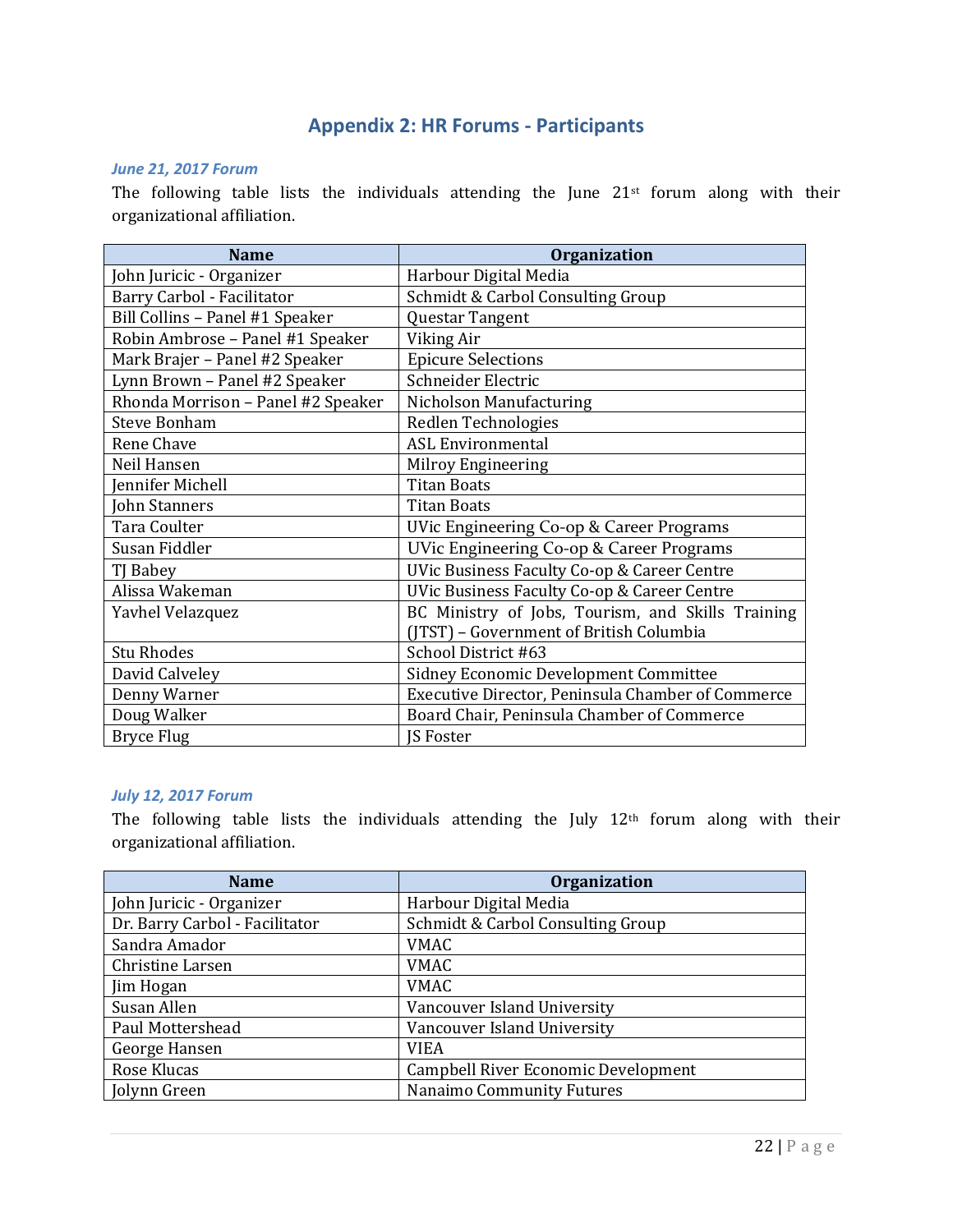| <b>Name</b>         | Organization                          |
|---------------------|---------------------------------------|
| Kathy Lachman       | JTST - Government of British Columbia |
| <b>Jill Little</b>  | Seaspan                               |
| <b>Amrit Manhas</b> | Nanaimo Economic Development          |
| Sonja Nagel         | Duncan Cowichan Chamber of Commerce   |
| Amy Melmock         | Cowichan Valley Regional District     |
| Doug Pauze          | Coastland Wood Industries, Ltd.       |
| Peter Evans         | Cryologistics                         |
| Shannon Renault     | ITST                                  |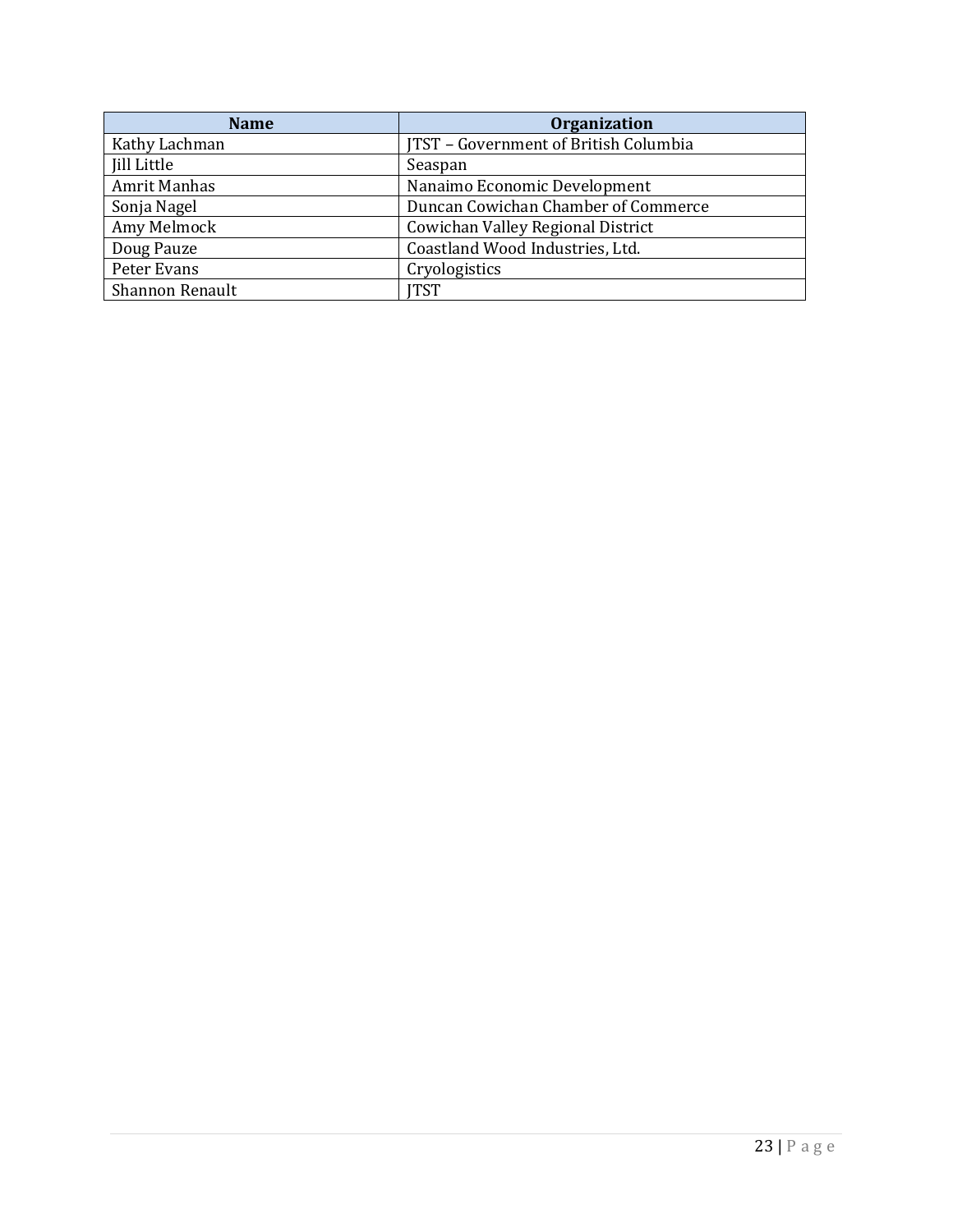## **Appendix 3: Conference Registrants and Attendees**

<span id="page-23-0"></span>The following table includes all of the individuals who registered for the conference along with their organizational affiliation and email addresses.

| <b>Manufacturers/Companies</b>                | <b>Number of</b><br><b>Registrants</b> | <b>Contact</b>         | Email                                   |
|-----------------------------------------------|----------------------------------------|------------------------|-----------------------------------------|
| <b>Accent Refrigeration</b>                   | 2                                      | Ian Welle              | ian@accent-refrigeration.com            |
| Crystal Cam Imaging, Inc.                     | $\mathbf{1}$                           | <b>Brady Calancie</b>  | Bcalancie@crystal-cam.com               |
| Synchronous ERP                               | $\mathbf{1}$                           | <b>Tom Harrison</b>    | tom.harrison@sync-erp.com               |
| WüD Audio, Inc.                               | $\mathbf{1}$                           | <b>Allister McRae</b>  | allister@wudaudio.com                   |
| Synchronous ERP                               | $\mathbf{1}$                           | Ryan Cochrane          | ryan.cochrane@sync-erp.com              |
| Replik <sub>8</sub> Studios                   | $\mathbf{1}$                           | <b>Kate Harris</b>     | kate@replik8.ca                         |
| <b>Oceanus Reinforced Plastics</b>            | $\mathbf{1}$                           | Cheryl Marshall        | cheryl@oceanusplastics.com              |
| FTS (Forest Technology)                       | $\mathbf{1}$                           | <b>Brian Millward</b>  | bmillward@ftsinc.com                    |
| Viberg Boot                                   | $\mathbf{1}$                           | Eric Clark             | eric.clark@viberg.com                   |
| <b>CT Resources</b>                           | $\overline{1}$                         | <b>Gregg Neelin</b>    | ctresources@telus.net                   |
| Redlen                                        | $\mathbf{1}$                           | <b>Steve Bonham</b>    | steve.bonham@redlen.com                 |
| <b>VMAC</b>                                   | $\overline{2}$                         | Daniel Arnold          | arnold.engr@gmail.com                   |
| Pro Mac                                       | 2                                      | <b>Scott McCay</b>     | scottmckay@promac.bc.ca                 |
| Imsera                                        | $\mathbf{1}$                           | Sanjiv<br>Shrivastava  | sshrivastava@lmsera.ca                  |
| NFE Manufacturing Inc.                        | 1                                      | Jim Girdlestone        | jgirdlestone@nfe.ca                     |
| Redlen Technologies                           | $\overline{1}$                         | <b>Candice Paisley</b> | candice.paisley@redlen.com              |
| <b>FTS</b>                                    | $\mathbf{1}$                           | Phil Jones             | pjones@ftsinc.com                       |
| <b>FTS</b>                                    | $\mathbf{1}$                           | Nickey Wood            | nwood@ftsinc.com                        |
| Nicholson's Manufacturing                     | $\mathbf{1}$                           | James Bowden           | BowdenJB@nmbc.com                       |
| JS Foster                                     | $\overline{2}$                         | <b>Bryce Flog</b>      | bflug@jsfoster.ca                       |
| <b>SureGrip Controls</b>                      | $\mathbf{1}$                           | Darren Lockyer         | darren.lockyer@suregripcontrols.co<br>m |
| Seymour Digital Media                         | 2                                      | Phelan Lewis           | phelanlewis@gmail.com                   |
| <b>Titan Boats</b>                            | $\overline{\mathbf{c}}$                | Jennifer Mitchell      | jennifer@titanboats.com                 |
| Schneider Electric                            | $\overline{1}$                         | Lynn Brown             | Lynn.Brown@schneider-                   |
|                                               |                                        |                        | electric.com                            |
| <b>Island Precision</b>                       | 2                                      | Jeff Popham            | jpopham@islandprecision.com             |
| <b>Industrial Surface</b><br>Technologies     | $\mathbf{1}$                           | Ken Bueckert           | ken@istech.ca                           |
| <b>Associated Sheet Metal</b><br>Products Ltd | $\mathbf{1}$                           | Stephen Farmer         | steve.asm@shaw.ca                       |
| HeoWorks Industries Inc                       | $\mathbf{1}$                           | Darsh Thomsen          | dthomsen@heoworks.com                   |
| Aquilon Software Inc / APICS                  | $\mathbf{1}$                           | <b>Philip Patton</b>   | phil.patton@aquilon.biz                 |
| QuirkLogic Inc                                | $\mathbf{1}$                           | Fabian de la<br>Fuente | fabian@quirklogic.com                   |
| Career Mobility Group Inc.                    | $\mathbf{1}$                           | Victoria Pazukha       | info@career-mobility.com                |

#### **Conference Registrants**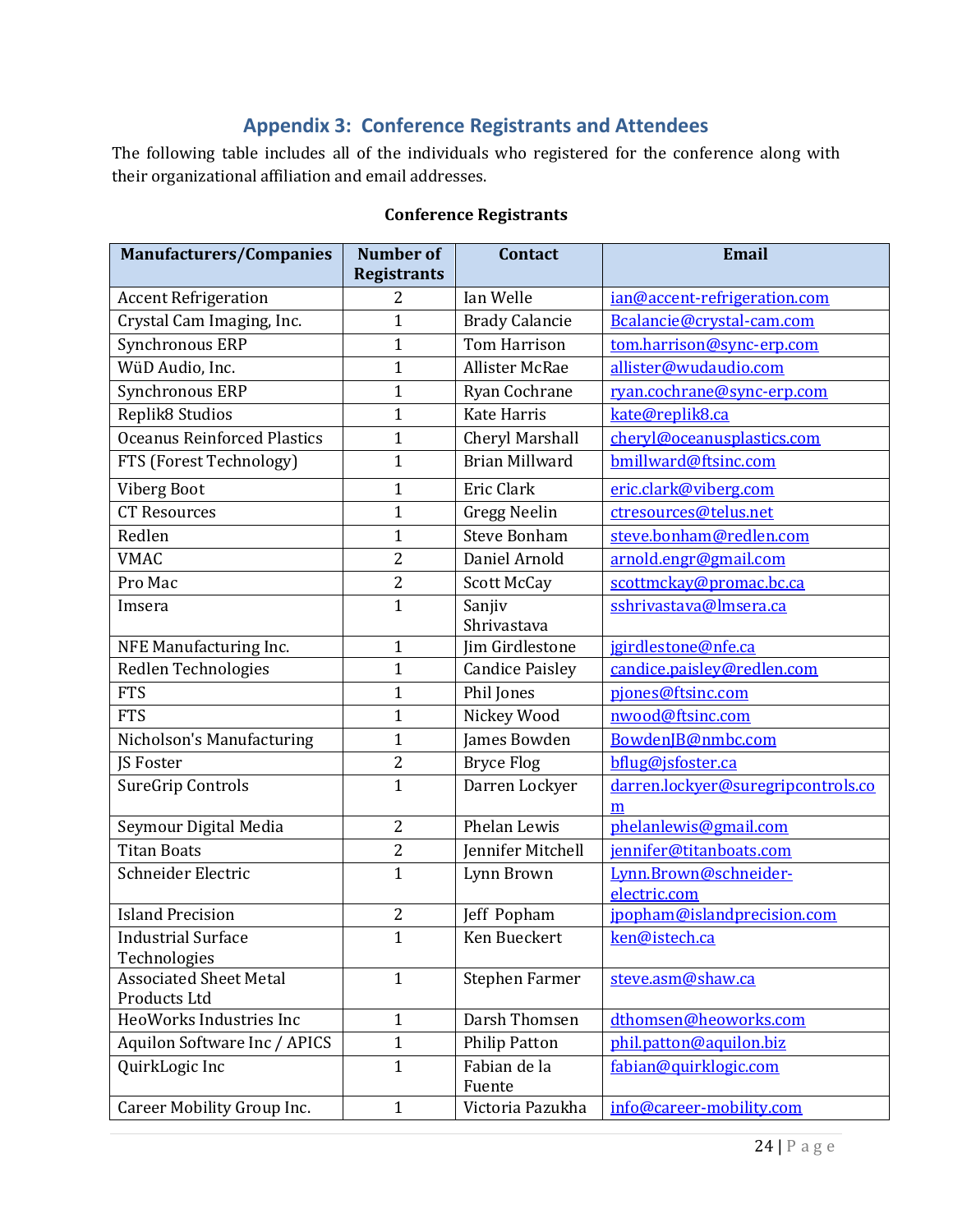| Rainhouse                                           | $\mathbf{1}$                           | Ray Brougham            | ray.brougham@gmail.com          |
|-----------------------------------------------------|----------------------------------------|-------------------------|---------------------------------|
| <b>CryoLogistics Refrigeration</b>                  | $\mathbf{1}$                           | Peter Evans             | evans@cryologistics.ca          |
| Technologies Ltd.<br><b>EMC Fast Pass</b>           |                                        |                         |                                 |
|                                                     | $\mathbf{1}$                           | Andy Eadie              | Andy@emcfastpass.com            |
| Latitude Technologies Corp                          | $\mathbf{1}$                           | Lep Panganiban          | lep.panganiban@latitudetech.com |
| <b>Avera Consulting</b>                             | $\mathbf{1}$                           | Holger Heckel           | holger.heckel@avera.ca          |
| Adanac Recovery Ltd.                                | $\mathbf{1}$                           | Darcy Hipwell           | hdhipwell@gmail.com             |
| <b>VMAC</b>                                         | $\mathbf{1}$                           | <b>Tod Gilbert</b>      | tod gilbert@vmacair.com         |
| <b>Subtotal</b>                                     | 45                                     |                         |                                 |
|                                                     |                                        |                         |                                 |
| <b>Education Organizations</b>                      | <b>Number of</b><br><b>Registrants</b> | <b>Contact</b>          | <b>Email</b>                    |
| <b>UVIC</b>                                         | 1                                      | Kieran Warren           | kieran.p.warren@gmail.com       |
| Camosun College                                     | $\mathbf{1}$                           | Franklin Foo            | tmmcfranklin@gmail.com          |
| Camosun, Co-op and Career<br>Services               | $\mathbf{1}$                           | Jennifer Philips        | phillips@camosun.ca             |
| <b>UVIC</b>                                         | $\mathbf{1}$                           | <b>Brad Erikson</b>     | eriksonb@camosun.bc.ca          |
| <b>Sandler Training</b>                             | $\mathbf{1}$                           | Mike Ison               | mike.ison@sandler.com           |
| <b>UVIC</b>                                         | $\mathbf 1$                            | Rhonda Korol            | rkorol@uvic.ca                  |
| <b>VIU</b>                                          | $\mathbf 1$                            | Susan Allen             | susan.allen@viu.ca              |
| <b>VIU</b>                                          | $\mathbf{1}$                           | Paul Mottershead        | paul.mottershead@viu.ca         |
| <b>Esquimalt Nation</b>                             | $\mathbf{1}$                           | <b>Timothy Power</b>    | tim@esquimaltnation.ca          |
| <b>CTAC Board</b>                                   | $\mathbf{1}$                           | John Briggs             | briggscg@shaw.ca                |
| <b>UVIC - Biz Faculty Co-op</b>                     | $\mathbf{1}$                           | Ahmad Salman            | asalman@uvic.ca                 |
| Coordinator                                         |                                        |                         |                                 |
| Camosun                                             | $\mathbf{1}$                           | <b>Geoff Wilmshurst</b> | wilmshurst@camosun.ca           |
| <b>APICS</b>                                        | $\mathbf 1$                            | <b>Ronald Taggart</b>   | taggwin@shaw.ca                 |
| Camosun College                                     | $\mathbf{1}$                           | Tricia Habermehl        | habermehlp@camosun.bc.ca        |
| <b>UVIC</b>                                         | $\mathbf 1$                            | <b>Calvin Tripp</b>     | ctripp@uvic.ca                  |
| <b>Subtotal</b>                                     | 15                                     |                         |                                 |
|                                                     |                                        |                         |                                 |
| <b>Consultants</b><br>/Financial/Legal              | <b>Number of</b><br><b>Registrants</b> | <b>Contact</b>          | <b>Email</b>                    |
| PD Stover Inc                                       | 1                                      | Pam Stover              | pam@pdstoverinc.ca              |
| Pacific Business Intelligence<br>Ltd.               | 1                                      | Doug Taylor             | dougtaylor@shaw.ca              |
| Consultant                                          | $\overline{2}$                         | <b>Clemens Rettich</b>  | clemens@clemensrettich.com      |
| Capital EDC Economic                                | $\mathbf{1}$                           | <b>Patrick Marshall</b> | patrick.marshall@capitaledc.com |
| <b>Development Company</b>                          |                                        |                         |                                 |
| W. Cooke Enterprises                                | $\mathbf{1}$                           | <b>Bill Cooke</b>       | cooke@ieee.org                  |
| <b>HSBC</b>                                         | $\mathbf{1}$                           | Youssef<br>Bourchich    | youssef_bourchich@hsbc.ca       |
| <b>Liquid Capital West Coast</b><br>Financing Corp. | $\mathbf{1}$                           | Stephen Isson           | sison@liquidcapitalcorp.com     |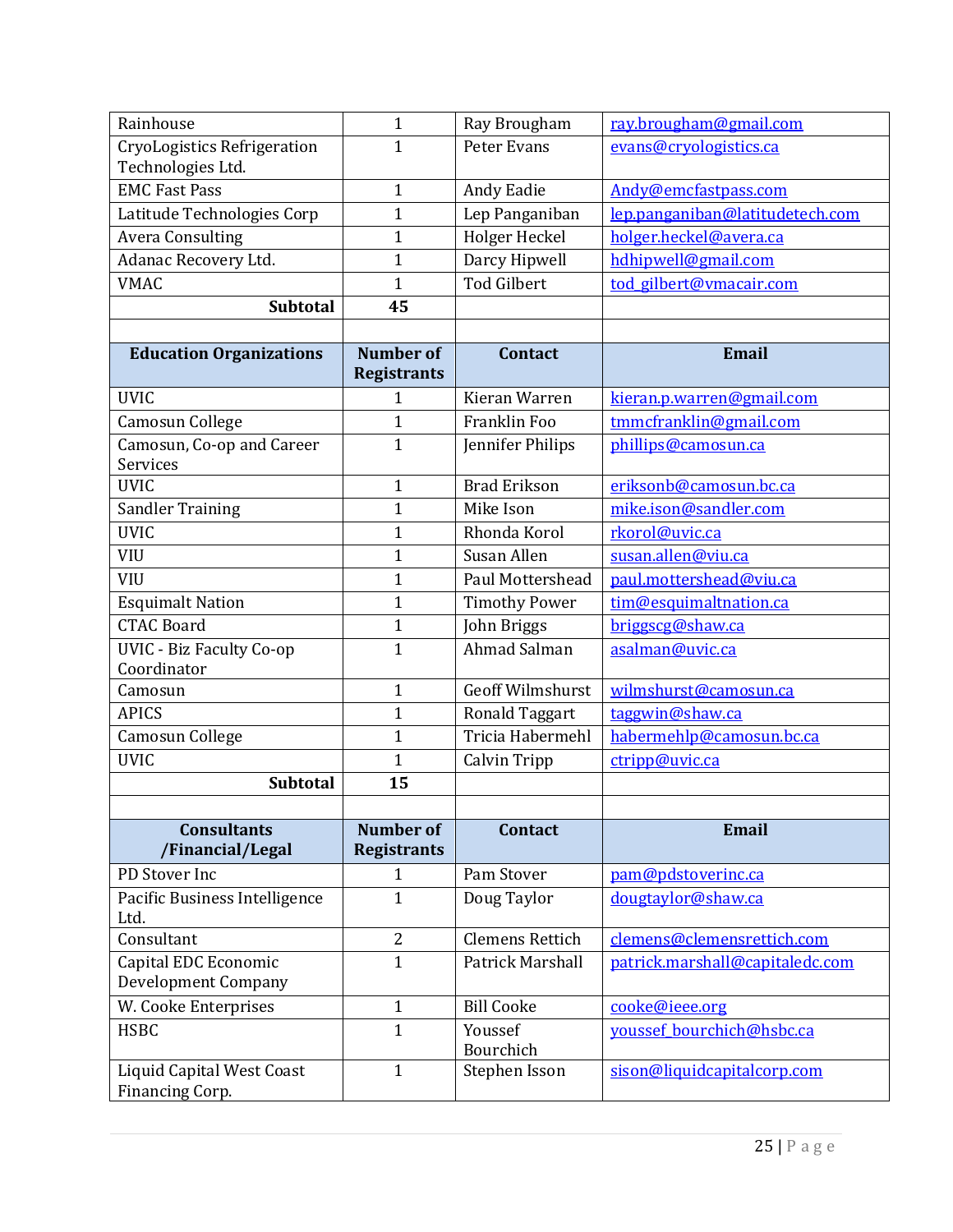| <b>SRED Consultants</b>                                                           | $\mathbf{1}$                           | <b>Basil</b> Joe       | basil@getsred.ca                          |
|-----------------------------------------------------------------------------------|----------------------------------------|------------------------|-------------------------------------------|
| <b>Subtotal</b>                                                                   | 9                                      |                        |                                           |
|                                                                                   |                                        |                        |                                           |
| <b>Unknown Affiliation</b>                                                        | <b>Number of</b><br><b>Registrants</b> | <b>Contact</b>         | <b>Email</b>                              |
| <b>Subtotal</b>                                                                   | 8                                      | N/A                    | N/A                                       |
|                                                                                   |                                        |                        |                                           |
| <b>Government</b> (Municipal,<br><b>Provincial, Federal)</b>                      | <b>Number of</b><br><b>Registrants</b> | <b>Contact</b>         | Email                                     |
| Province of British Columbia                                                      | 1                                      | Kathy Lachman          | kathy.lachman@gov.bc.ca                   |
| <b>JTT</b>                                                                        | $\mathbf{1}$                           | <b>Ingrid Strauss</b>  | Ingrid.Strauss@gov.bc.ca                  |
| <b>Public Services and</b><br>Procurement Canada /<br><b>Government of Canada</b> | $\mathbf{1}$                           | Daniel Sandoz          | daniel.sandoz@pwgsc.gc.ca                 |
| Senior Manager, Advanced<br>Manufacturing & Emerging<br>Technologies / JTT        | $\mathbf{1}$                           | Javed Haque            | Javed.Haque@gov.bc.ca                     |
| Food Processing Consultant /<br>Sector Development /<br>Agriculture               | $\mathbf{1}$                           | James Street           | james.street@gov.bc.ca                    |
| BC Ministry of Jobs, Trade<br>and Technology                                      | $\mathbf{1}$                           | Jim Ciccateri          | jim.ciccateri@gov.bc.ca                   |
| <b>BC Advanced Education /</b><br>Director, Colleges                              | $\mathbf{1}$                           | Melanie Nielsen        | melanie.nielsen@gov.bc.ca                 |
| Province of BC - Sector<br>Programs, Labour Market<br>Division                    | $\mathbf{1}$                           | Shannon Renault        | Shannon.Renault@gov.bc.ca                 |
| Province of BC - Sector &<br><b>Project Based Programs</b>                        | $\mathbf{1}$                           | Yavhel Velazquez       | yavhel.velazquez@gov.bc.ca                |
| Global Affairs Canada                                                             | $\mathbf{1}$                           | Pierre Delorme         | pierre.delorme@international.gc.ca        |
| Subtotal                                                                          | 10                                     |                        |                                           |
|                                                                                   |                                        |                        |                                           |
| <b>Government Economic</b><br><b>Development Agencies</b>                         | <b>Number of</b><br><b>Registrants</b> | Contact                | <b>Email</b>                              |
| NRC-IRAP                                                                          | 1                                      | Richard Chesson        | richard.chesson@nrc-cnrc.gc.ca            |
| NRC-IRAP                                                                          | $\mathbf{1}$                           | Mary McFarlane         | mary.mcfarland@nrc-cnrc.gc.ca             |
| Town of Sidney Economic<br><b>Development Commission</b>                          | $\mathbf{1}$                           | David Calveley         | davidcalveley@gmail.com                   |
| scredo.ca                                                                         | $\mathbf{1}$                           | Dave Chisholm          | dave@lonecrow.com                         |
| <b>ITA</b>                                                                        | $\mathbf{1}$                           | <b>Kyle Preston</b>    | kpreston@itabc.ca                         |
| <b>NRC</b>                                                                        | $\mathbf{1}$                           | Hong Yu                | hong.yu@nrc-cnrc.gc.ca                    |
| <b>SIPP</b>                                                                       | $\mathbf{1}$                           | Emilie de<br>Rosenroll | ederosenroll@southislandprosperit<br>y.ca |
| <b>ICET</b>                                                                       | $\mathbf{1}$                           | Line Robert            | line.robert@islandcoastaltrust.ca         |
| <b>BDC</b>                                                                        | $\mathbf{1}$                           | Catherine Sloan        | catherine.sloan@bdc.ca                    |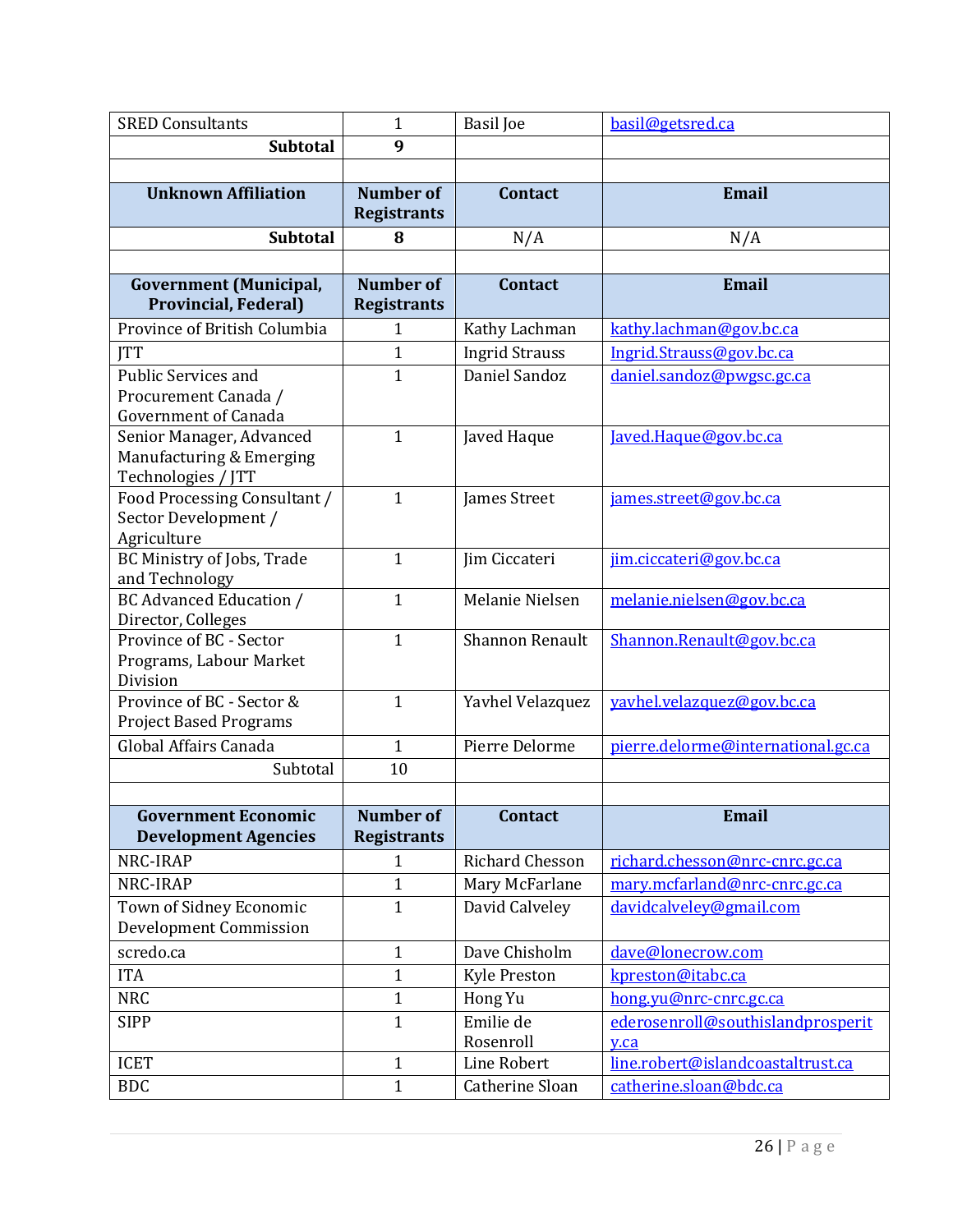| Town of Campbell River              | $\mathbf{1}$                           | Rose Klucas           | rose.klukas@campbellriver.ca       |
|-------------------------------------|----------------------------------------|-----------------------|------------------------------------|
| EDO - Nanaimo                       | $\mathbf{1}$                           | Cheryl McLay          | cheryl.mclay@gov.bc.ca             |
| <b>SIPP</b>                         | $\mathbf{1}$                           | Dallas Gislason       | dgislason@southislandprosperity.ca |
| <b>SIPP</b>                         | $\mathbf{1}$                           | <b>Bruce Williams</b> | ebeatson@southislandprosperity.ca  |
| Subtotal                            | 13                                     |                       |                                    |
|                                     |                                        |                       |                                    |
| <b>Community Associations/</b>      | <b>Number of</b>                       | <b>Contact</b>        | <b>Email</b>                       |
| Groups                              | <b>Registrants</b>                     |                       |                                    |
| WorkLink                            | $\mathbf{1}$                           | <b>Kim Dillon</b>     | kdillon@worklink.bc.ca             |
| <b>Esquimalt Chamber of</b>         | $\mathbf{1}$                           | Chris Edley           | chris@edley.ca                     |
| Commerce<br><b>RBC</b>              | $\mathbf{1}$                           | Sara Burchnell        | sara.burchnall@rbc.com             |
|                                     |                                        |                       |                                    |
| <b>RBC</b>                          | $\mathbf{1}$                           | John McCannel         | john.mccannel@rbc.com              |
| Victoria Foundation                 | $\mathbf{1}$                           | Rob Janus             | rjanus@victoriafoundation.bc.ca    |
| <b>Mid Island Business</b>          | $\mathbf{1}$                           | John Hankins          | john@mibi.ca                       |
| Initiative                          |                                        |                       |                                    |
| WorkLink - Wage Subsidy             | $\mathbf{1}$                           | Lisa Jorgensen        | ljorgensen@worklink.bc.ca          |
| Specialist<br><b>Subtotal</b>       | $\overline{7}$                         |                       |                                    |
|                                     |                                        |                       |                                    |
| <b>Speakers/Panelists</b>           | <b>Number of</b>                       | <b>Contact</b>        | <b>Email</b>                       |
|                                     | <b>Registrants</b>                     |                       |                                    |
|                                     |                                        |                       |                                    |
| <b>Schmidt and Carbol</b>           | 1                                      | <b>Barry Carbol</b>   | bcarbol@telus.net                  |
| <b>Consulting Group</b>             |                                        |                       |                                    |
| Harbour Digital Media               | $\mathbf{1}$                           | John Juricic          | john@harbourdigitalmedia.com       |
| Viking Air Ltd                      | $\mathbf{1}$                           | Robin Ambrose         | Robin.Ambrose@vikingair.com        |
| <b>VMAC</b>                         | $\mathbf{1}$                           | Sandra Amador         | sandra amador@vmacair.com          |
| Pro Mac Manufacturing               | $\mathbf{1}$                           | <b>Gary Powers</b>    | GaryPowers@promacgroup.ca          |
| Quester Tangent                     | $\mathbf{1}$                           | <b>Bill Collins</b>   | wtcollins@shaw.ca                  |
| <b>Camosun Innovates</b>            | $\mathbf{1}$                           | Tim Walzack           | TWalzak@camosun.bc.ca              |
| Viking Air Ltd                      | $\mathbf{1}$                           | Dave Curtis           | David.Curtis@vikingair.com         |
| <b>Camosun Innovates</b>            | $\mathbf{1}$                           | Jamie Van             | VanDenbosscheJ@camosun.bc.ca       |
| <b>Coastland Wood</b>               | $\mathbf{1}$                           | Doug Pauze            | dpauze@coastlandwood.com           |
| <b>Seriously Creative (Sponsor)</b> | $\mathbf{1}$                           | <b>Kelly Darwin</b>   | kelly@seriouslycreative.ca         |
| Seriously Creative (Sponsor)        | 1                                      | Briana Green          | brianna@seriouslycreative.ca       |
| <b>Times Colonist (Sponsor)</b>     | $\mathbf{1}$                           | J Scriven             | [Scriven@timescolonist.com         |
| Subtotal                            | 13                                     |                       |                                    |
|                                     |                                        |                       |                                    |
| <b>Streaming Video</b>              | <b>Number of</b><br><b>Registrants</b> | <b>Contact</b>        |                                    |
| Reliable Controls (Victoria)        | 1                                      | Olga Romanova         |                                    |
| UNBC (PG)                           | $\mathbf{1}$                           | Christie Ray          |                                    |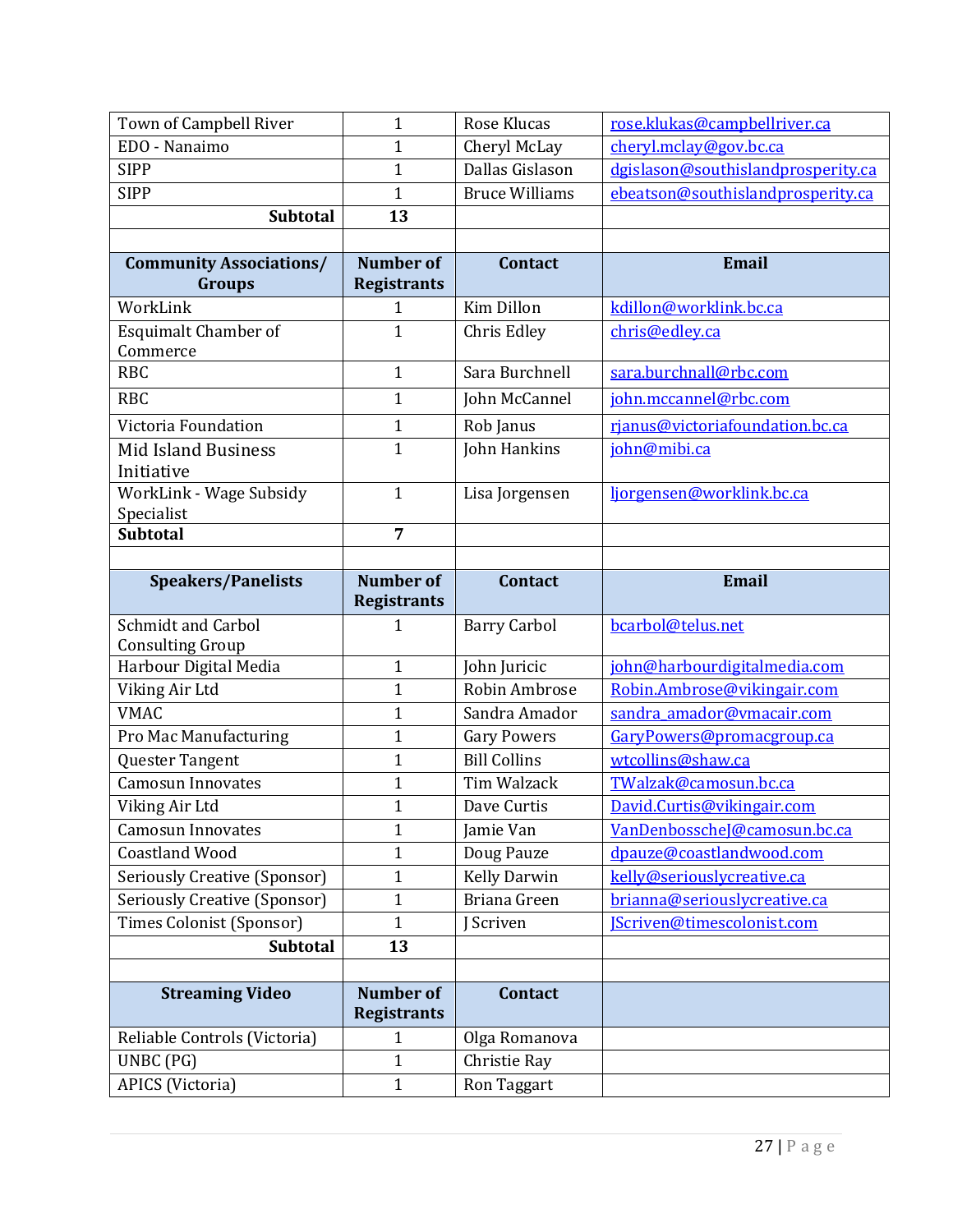| NDIT (PG)                       | 1            | Renata King             |  |
|---------------------------------|--------------|-------------------------|--|
| Integrated Independence         | 1            | David                   |  |
| Solutions (Victoria)            |              | Rittenhouse             |  |
| UNBC (PG)                       | $\mathbf{1}$ | Mark Barnes             |  |
| The Competency Group (PEI)      | 1            | <b>Bernadette Allen</b> |  |
| The Competency Group (PEI)      | 1            | Lori MacDonald          |  |
| <b>BC Hazmat Mgt (Victoria)</b> | 1            | <b>Fred Boese</b>       |  |
| Sandler Training (Victoria)     | $\mathbf{1}$ | Mike Ison               |  |
| Viking Air (Victoria)           | 1            | Michael Hall            |  |
|                                 | $\mathbf{1}$ | Fernando de la          |  |
|                                 |              | Torre                   |  |
|                                 | $\mathbf{1}$ | Sorin Pascal            |  |
|                                 | 1            | Lloyd Scaalen           |  |
|                                 | 1            | <b>Gregory Davis</b>    |  |
|                                 | $\mathbf{1}$ | Peter Winters           |  |
|                                 | 1            | Victoria 6022           |  |
| <b>Subtotal</b>                 | 17           |                         |  |
|                                 |              |                         |  |
| <b>Total Registrants</b>        | 137          |                         |  |

The following table includes all attendees for the event including those who were onsite and those participating via the live streaming video option. Only those with organizational affiliation obtained through the online registration process are listed.

#### **Conference Attendees**

| <b>Attendees at the Live Event</b> |                                |  |
|------------------------------------|--------------------------------|--|
| <b>Name</b>                        | <b>Organization</b>            |  |
| Allen, Susan                       | <b>VIU</b>                     |  |
| Amador, Sandra                     | <b>VMAC</b>                    |  |
| Ambrose, Robin                     | Viking Air                     |  |
| Arnold, Daniel                     | <b>VMAC</b>                    |  |
| Bonham, Steve                      | Redlen Technologies            |  |
| Bourchich, Youssef                 | <b>HSBC</b>                    |  |
| Bowden, James                      | Nicholson's Manufacturing      |  |
| Briggs, John                       | <b>CTAC</b>                    |  |
| Brougham, Ray                      | Rainhouse                      |  |
| Brown, Lynn                        | Schneider Electric             |  |
| Burchnall, Sara                    | <b>RBC</b>                     |  |
| Calveley, David                    | <b>Town of Sidney</b>          |  |
| Carbol, Barry                      | Schmidt and Carbol Consulting  |  |
| Chisholm, Dave                     | Scredo.ca                      |  |
| Ciccateri, Jim                     | Government of British Columbia |  |
| Clark, Eric                        | Viberg Boot                    |  |
| Cochrane, Ryan                     | Synchronous ERP                |  |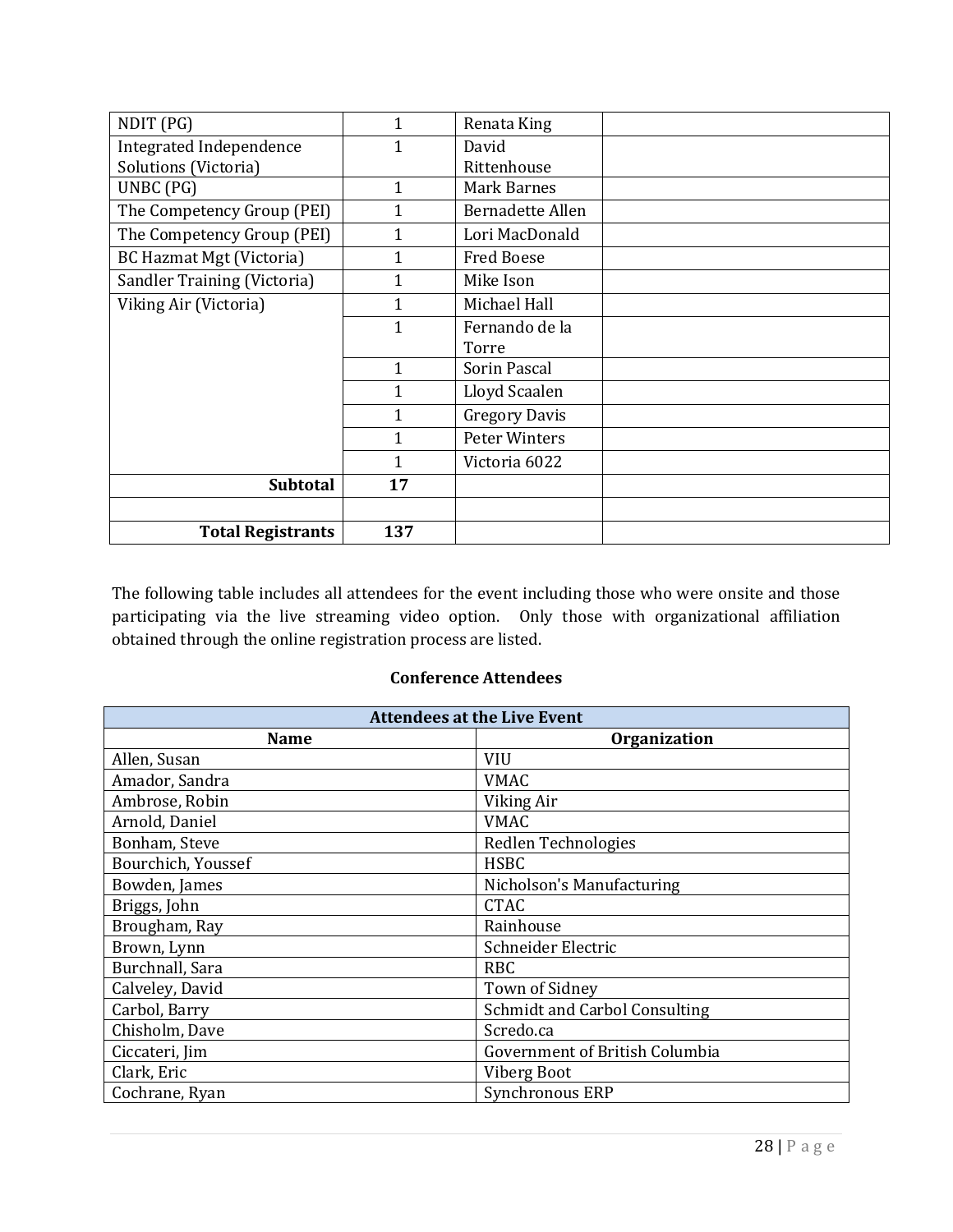| <b>Attendees at the Live Event</b> |                                            |  |
|------------------------------------|--------------------------------------------|--|
| <b>Name</b>                        | Organization                               |  |
| Collins, Bill                      | Questar Tangent                            |  |
| Cooke, Bill                        | W. Cooke Enterprises                       |  |
| Curtis, David                      | Viking Air                                 |  |
| Darwin, Kelly                      | <b>Seriously Creative</b>                  |  |
| Delorme, Pierre                    | Global Affairs Canada                      |  |
| Eadie, Andy                        | <b>EMC Fast Pass</b>                       |  |
| Edley, Chris                       | <b>Esquimalt Chamber of Commerce</b>       |  |
| Erikson, Brad                      | <b>Camosun College</b>                     |  |
| Evans, Peter                       | Cryologistics                              |  |
| Farmer, Stephen                    | <b>Associated Sheet Metal Products Ltd</b> |  |
| Flug, Bryce                        | <b>IS Foster</b>                           |  |
| Gilbert, Tod                       | <b>VMAC</b>                                |  |
| Gislason, Dallas                   | <b>SIPP</b>                                |  |
| Green, Briana                      | <b>Seriously Creative</b>                  |  |
| Habermehl, Tricia                  | <b>Camosun College</b>                     |  |
| Hankins, John                      | Mid Island Business Initiative             |  |
| Haque, Javed                       | Government of British Columbia             |  |
| Harris, Kate                       | Replik8 Studios                            |  |
| Heckel, Holger                     | <b>Avera Consulting</b>                    |  |
| Hipwell, Darcy                     | Adanac Recovery Ltd.                       |  |
| Ison, Mike                         | <b>Sandler Training</b>                    |  |
| Ison, Stephen                      | <b>Sandler Training</b>                    |  |
| Janus, Rob                         | Victoria Foundation                        |  |
| Jones, Phil                        | <b>FTS</b>                                 |  |
| Jorgensen, Lisa                    | WorkLink                                   |  |
| Juricic, John                      | Harbour Digital Media                      |  |
| Klukas, Rose                       | Town of Campbell River                     |  |
| Korol, Rhonda                      | <b>UVIC</b>                                |  |
| Lachman, Kathy                     | Government of British Columbia             |  |
| Lockyer, Darren                    | SureGrip Controls                          |  |
| Marshall, Cheryl                   | <b>Oceanus Reinforced Plastics</b>         |  |
| Marshall, Patrick                  | Capital Economic Development Company (EDC) |  |
| Mottershead, Paul                  | <b>VIU</b>                                 |  |
| Neelin, Gregg                      | <b>CT Resources</b>                        |  |
| Nielsen, Melanie                   | Government of British Columbia             |  |
| Paisley, Candice                   | Redlen Technologies                        |  |
| Panganiban, Lep                    | Latitude Technologies Corp                 |  |
| Patton, Philip                     | Aquilon Software Inc / APICS               |  |
| Pauze, Doug                        | <b>Coastland Wood Industries</b>           |  |
| Pazukha, Victoria                  | Career Mobility Group Inc.                 |  |
| Philips, Jennifer                  | Camosun College                            |  |
| Popham, Jeff                       | <b>Island Precision</b>                    |  |
| Power, Timothy                     | <b>Esquimalt Nation</b>                    |  |
| Powers, Gary                       | Pro Mac Manufacturing                      |  |
| Preston, Kyle                      | <b>ITA</b>                                 |  |
| Renault, Shannon                   | Government of British Columbia             |  |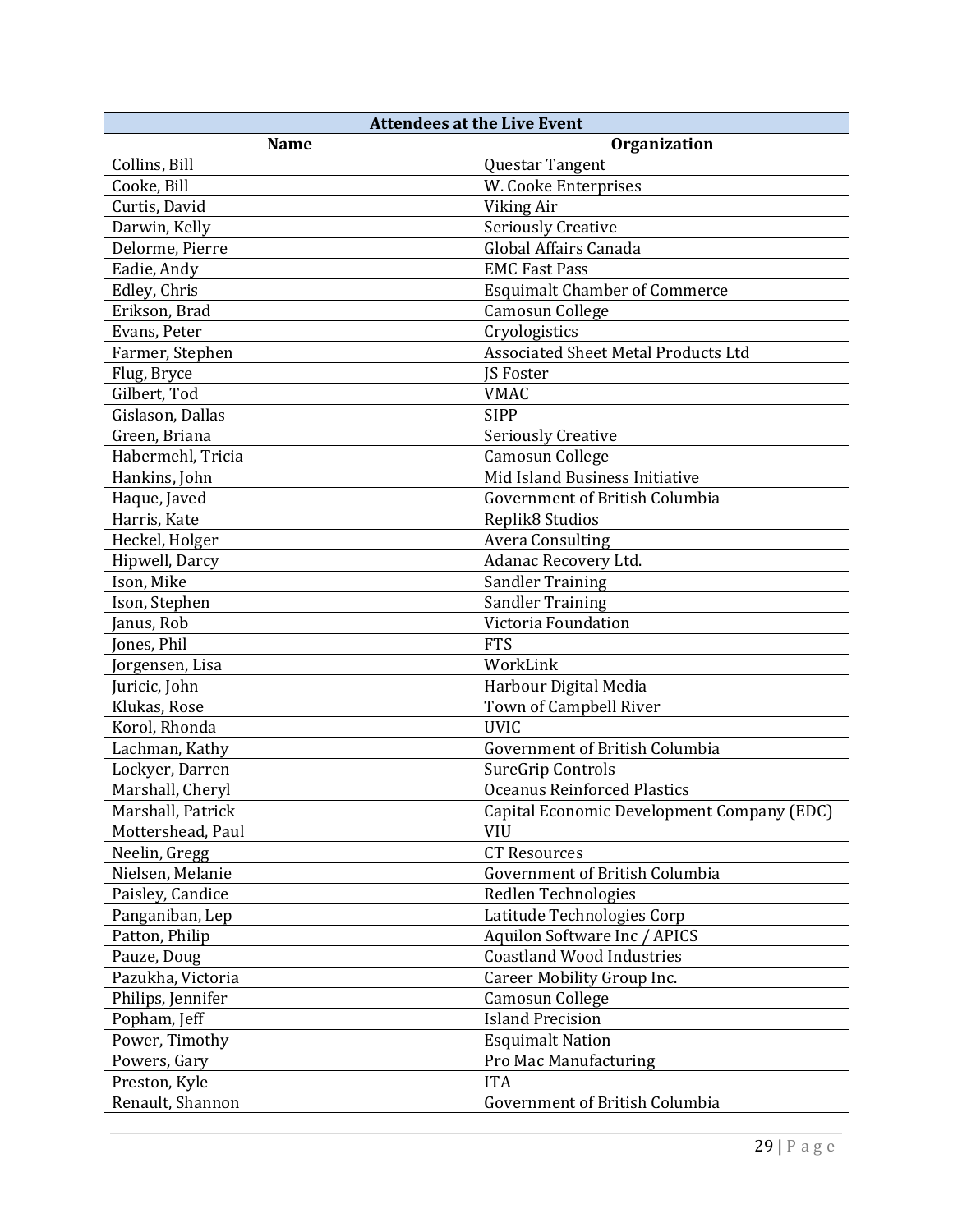| <b>Attendees at the Live Event</b>  |                                          |  |  |
|-------------------------------------|------------------------------------------|--|--|
| <b>Name</b>                         | Organization                             |  |  |
| Robert, Line                        | <b>ICET</b>                              |  |  |
| Sandoz, Daniel                      | <b>Government of Canada</b>              |  |  |
| Shrivastava, Sanjiv                 | Imsera                                   |  |  |
| Stover, Pam                         | PD Stover Inc                            |  |  |
| Strauss, Ingrid                     | Government of British Columbia           |  |  |
| Taylor, Doug                        | Pacific Business Intelligence Ltd.       |  |  |
| Velazquez, Yavhel                   | Government of British Columbia           |  |  |
| Walzak, Tim                         | Camosun College                          |  |  |
| Warren, Kieran                      | <b>UVIC</b>                              |  |  |
| Williams, Bruce                     | <b>SIPP</b>                              |  |  |
| Wood, Nickey                        | <b>FTS</b>                               |  |  |
| Yu, Hong                            | NRC - Government of Canada               |  |  |
| <b>Attendees via Live Streaming</b> |                                          |  |  |
| <b>Name</b>                         | Organization                             |  |  |
| Romanov, Olga                       | Reliable Controls                        |  |  |
| Ray, Christie                       | <b>UNBC</b>                              |  |  |
| King, Renata                        | <b>NDIT</b>                              |  |  |
| Rittenhouse, David                  | <b>Integrated Independence Solutions</b> |  |  |
| Barnes, Mark                        | <b>UNBC</b>                              |  |  |
| Allen, Bernadette                   | The Competency Group (PEI)               |  |  |
| MacDonald, Lori                     | The Competency Group (PEI)               |  |  |
| Boese, Fred                         | <b>BC Hazmat Mgt</b>                     |  |  |
| Ison, Mike                          | Sandler Training (Victoria)              |  |  |
| Hall, Michael                       | Viking Air                               |  |  |
| de la Torre, Fernando               | Viking Air                               |  |  |
| Pascal, Sorin                       | Viking Air                               |  |  |
| Scaalen, Lloyd                      | Viking Air                               |  |  |
| Davis, Gregory                      | Viking Air                               |  |  |
| Winters, Peter                      | Viking Air                               |  |  |
| Victoria 6022                       | Viking Air                               |  |  |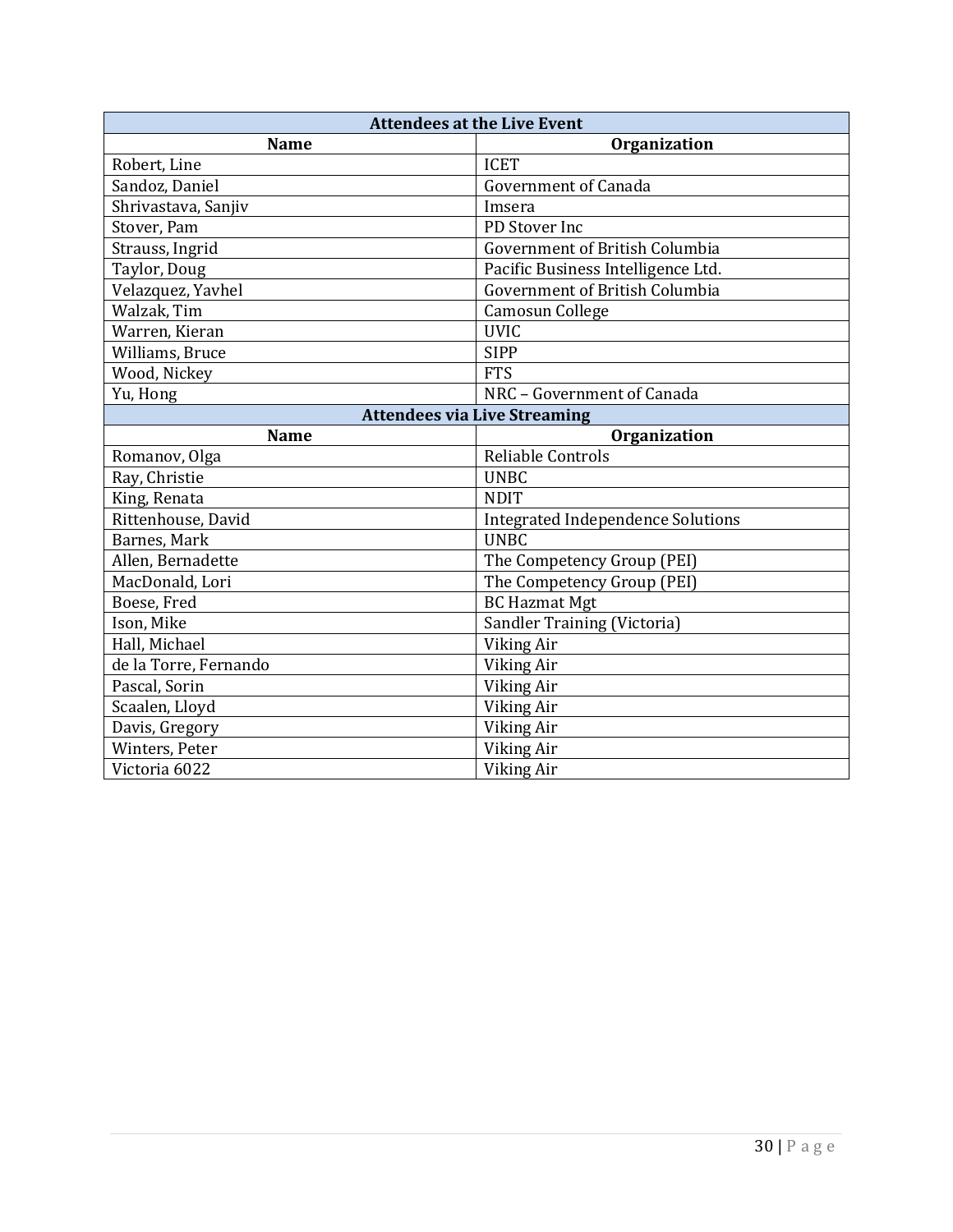# **Appendix 4: Taskforce Action Plan Summary**

## <span id="page-30-1"></span><span id="page-30-0"></span>**Short-term Actions**

| <b>Skills Gaps and Training</b> |                                                                            |                                                                                                                                                                                                                                                                                                                                                                                                                                                           |                                                            |                                                                                                                                                           |
|---------------------------------|----------------------------------------------------------------------------|-----------------------------------------------------------------------------------------------------------------------------------------------------------------------------------------------------------------------------------------------------------------------------------------------------------------------------------------------------------------------------------------------------------------------------------------------------------|------------------------------------------------------------|-----------------------------------------------------------------------------------------------------------------------------------------------------------|
|                                 | <b>Actions</b>                                                             | <b>Description</b>                                                                                                                                                                                                                                                                                                                                                                                                                                        | <b>Timelines</b>                                           | <b>Lead Responsibility</b>                                                                                                                                |
| 1.                              | Establish venues<br>for<br>communication<br>and dialogue<br>with educators | Establish regular discussion<br>$\bullet$<br>forums with K-12, post-<br>secondary and manufacturers<br>(builds on the work that was<br>done at the June/July 2017<br>regional forums<br>Post-secondary institution<br>$\bullet$<br>representatives to spend more<br>time 'in the field' at industry<br>locations (based on invitations<br>from industry                                                                                                   | April-<br><b>June 2018</b><br>$May -$<br>September<br>2018 | VIMAB, with<br>$\bullet$<br>coordination<br>support from<br><b>HDM</b><br>Camosun, UVic<br>$\bullet$<br>and other island<br>institutions to<br>coordinate |
| 2.                              | Establish<br>information<br>services                                       | Information services to include:<br>Lists of manufacturing and post-<br>$\bullet$<br>secondary institution contacts<br>Quarterly reports and trends re:<br>$\bullet$<br>hard to fill jobs<br>Trends re: local training<br>$\bullet$<br>requests<br>Current list of skills gaps and<br>$\bullet$<br>regional training programs<br>Information about<br>$\bullet$<br>manufacturing jobs<br>Information services to be provided<br>through the MCLN website. | $May -$<br>September<br>2018                               | VIMAB, with<br>$\bullet$<br>support from<br>HDM to develop<br>information<br>services as a part<br>of the MCLN<br>website                                 |
|                                 | <b>Career Promotion</b>                                                    |                                                                                                                                                                                                                                                                                                                                                                                                                                                           |                                                            |                                                                                                                                                           |
|                                 | <b>Actions</b>                                                             | <b>Description</b>                                                                                                                                                                                                                                                                                                                                                                                                                                        | <b>Timelines</b>                                           | <b>Lead Responsibility</b>                                                                                                                                |
| 1.                              | Organize and<br>promote career<br>events and<br>opportunities              | Establish a speakers bureau for<br>$\bullet$<br>speakers from manufacturing<br>companies to engage post-<br>secondary students and<br>instructors in discussions about<br>emerging technologies and<br>other topics specific to work in<br>manufacturing<br>Provide opportunities for job<br>shadow days with<br>manufacturing companies.<br>Information on these opportunities<br>to be provided through the MCLN<br>website                             | $July -$<br>August<br>2018                                 | VIMAB, with<br>$\bullet$<br>support from<br>HDM, to<br>coordinate events<br>and career<br>opportunities for<br>manufacturers in<br>the region             |
| 2.                              | Establish career-                                                          | Develop a marketing campaign<br>٠                                                                                                                                                                                                                                                                                                                                                                                                                         | September-                                                 | VIMAB, with<br>$\bullet$                                                                                                                                  |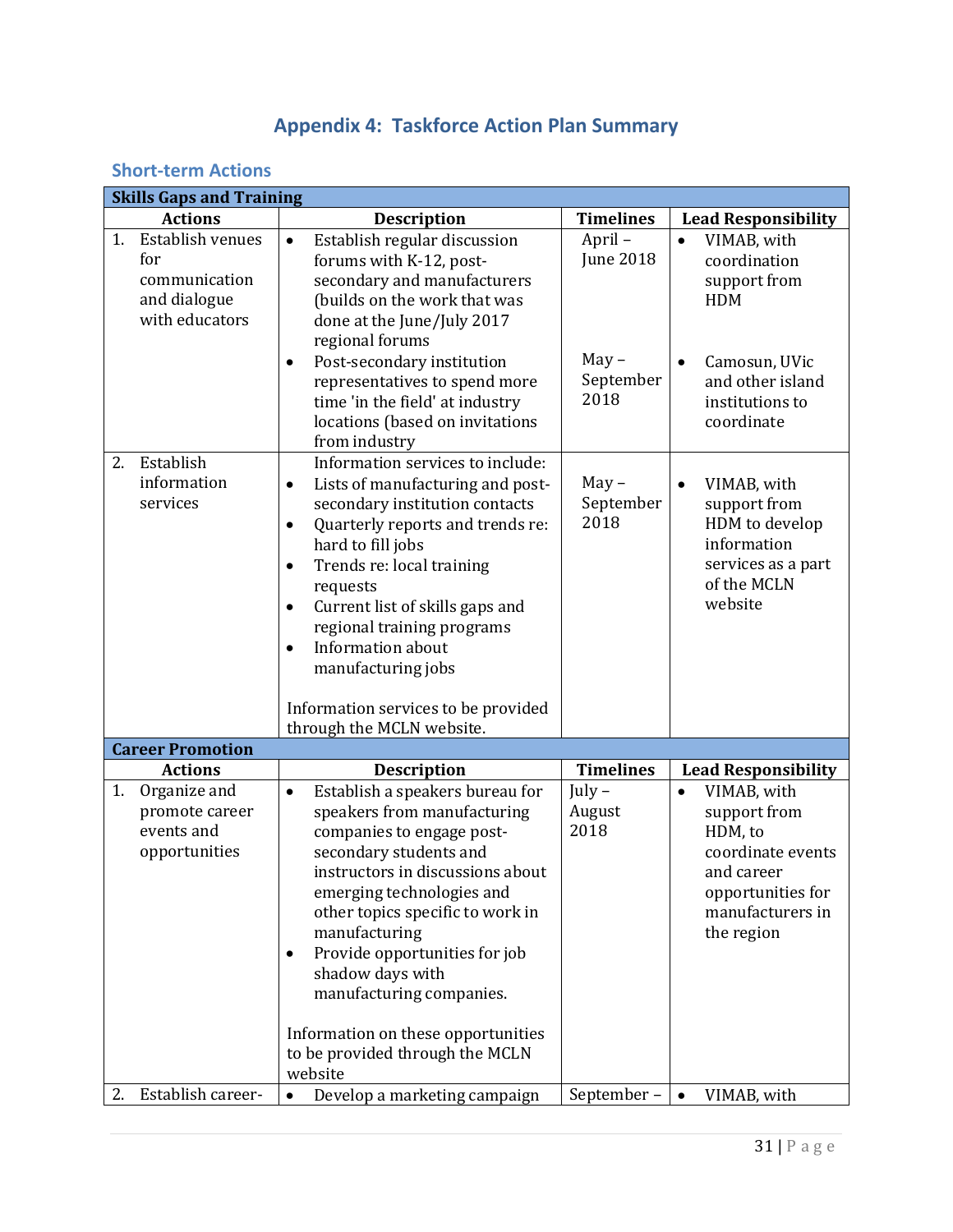| focused     | for careers in manufacturing    | December | coordination      |
|-------------|---------------------------------|----------|-------------------|
| information | focused on Vancouver Island     | 2018     | support from      |
| services    | Develop a set of career success |          | HDM, and with     |
|             | stories/profiles and showcase   |          | input from        |
|             | these on the MCLN website       |          | regional          |
|             | Enhance WorkBC career profiles  |          | manufacturers,    |
|             | so that they include            |          | Government (re:   |
|             | manufacturing careers           |          | WorkBC profiles), |
|             | Develop or acquire video clips  |          | post-secondary    |
|             | about company operations, jobs  |          | institutions, and |
|             | they offer                      |          | K-12 districts    |

#### <span id="page-31-0"></span>**Mid-term Actions**

| <b>Skills Gaps and Training</b>                                                  |                                                                                                                                                                                                                                                                                                                                                                                                                                                                                                                                                                                                                                                                                         |                                       |                                                                                                                                                                                                                                                                                                                                                                                                                          |
|----------------------------------------------------------------------------------|-----------------------------------------------------------------------------------------------------------------------------------------------------------------------------------------------------------------------------------------------------------------------------------------------------------------------------------------------------------------------------------------------------------------------------------------------------------------------------------------------------------------------------------------------------------------------------------------------------------------------------------------------------------------------------------------|---------------------------------------|--------------------------------------------------------------------------------------------------------------------------------------------------------------------------------------------------------------------------------------------------------------------------------------------------------------------------------------------------------------------------------------------------------------------------|
| <b>Actions</b>                                                                   | <b>Description</b>                                                                                                                                                                                                                                                                                                                                                                                                                                                                                                                                                                                                                                                                      | <b>Timelines</b>                      | <b>Lead Responsibility</b>                                                                                                                                                                                                                                                                                                                                                                                               |
| Establish venues<br>1.<br>for<br>communication<br>and dialogue<br>with educators | Communicate training<br>$\bullet$<br>opportunities that are available<br>to industry across the VI/Coastal<br>region<br>Identify optimal training<br>$\bullet$<br>delivery methods for<br>manufacturers<br>Work with K-12 educators to<br>address barriers that prevent<br>students from being hired (i.e.<br>lack of high school graduation,<br>driver's license)                                                                                                                                                                                                                                                                                                                      | January-<br>May 2019                  | VIMAB, with<br>$\bullet$<br>coordination<br>support from<br>HDM, and input<br>from<br>manufacturers<br>and post-<br>secondary<br>institutions, K-12<br>districts                                                                                                                                                                                                                                                         |
| Actions to modify<br>2.<br>and adapt post-<br>secondary<br>programs              | Manufacturers to identify<br>$\bullet$<br>disruptive technology<br>opportunities in coordination<br>with post-secondary institutions<br>Create education and training<br>$\bullet$<br>programs which address the<br>evolving needs and challenges of<br>industry<br>Include more manufacturing<br>$\bullet$<br>companies on Program Advisory<br><b>Committees at Camosun College</b><br>Incorporate opportunities for<br>$\bullet$<br>applied learning into the post-<br>secondary and secondary<br>curriculum (include<br>manufacturing projects)<br>Partner with post-secondary<br>$\bullet$<br>institutions on student projects<br>and Capstone projects related to<br>manufacturing | November<br>$2018 -$<br>March<br>2019 | VIMAB, with<br>$\bullet$<br>coordination<br>support from<br>HDM, to create<br>opportunities for<br>dialogue between<br>manufacturers<br>and island post-<br>secondary<br>institutions<br>Camosun, UVic<br>$\bullet$<br>and other island<br>post secondary<br>instititutions to be<br>engaged in<br>discussions to<br>address actions<br>outlined<br>HDM to include<br>$\bullet$<br>results on the<br><b>MCLN</b> website |